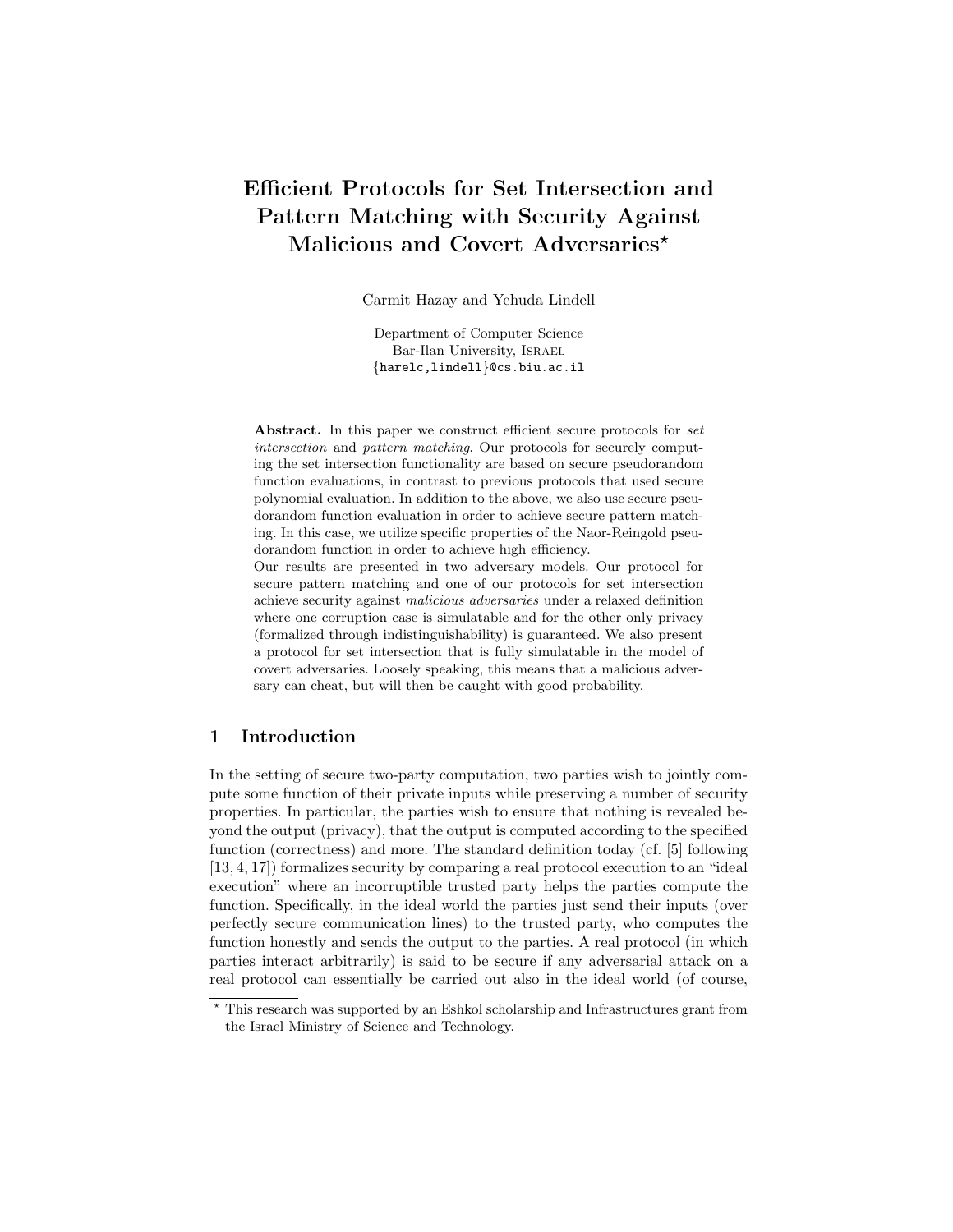in the ideal world the adversary can do almost nothing and this guarantees that the same is true also in the real world). This definition of security is often called simulation-based because security is demonstrated by showing that a real protocol execution can be "simulated" in the ideal world.

This setting has been widely studied, and it has been shown that any efficient two-party functionality can be securely computed [24, 12, 11]. These feasibility results demonstrate the wide applicability of secure computation, in principle. However, they fall short of what is needed in implementations because they are far from efficient enough to be used in practice (with a few exceptions). This is not surprising because the results are general and do not utilize any special properties of the specific problem being solved. The focus of this paper is the development of efficient protocols for specific problems of interest.

Relaxed notions of security. Recently, the field of data mining has shown great interest in secure computation, for the purpose of "privacy-preserving data mining". However, most of the protocols that have been constructed with this aim in mind are only secure in the presence of semi-honest adversaries who follow the protocol specification (but may try to examine the messages they receive to learn more than they should). Unfortunately, in many cases, this level of security is not sufficient. Rather, adversarial parties are willing to behave maliciously – meaning that they may divert arbitrarily from the protocol specification – in their aim to cheat. It seems that it is hard to obtain highly efficient protocols that are secure in the presence of malicious adversaries (under the standard simulation-based definitions), and two decades after the foundational feasibility results of [12] we only know of very few non-trivial secure computation problems that can be solved with high efficiency in this model. In this paper, we consider two different relaxations in order to achieve higher efficiency:

- $-$  One-sided simulatability: According to this notion of security, full simulation is provided for one of the corruption cases, while only privacy (via computational indistinguishability) is guaranteed for the other corruption case. This notion of security is useful when considering functionalities for which only one party receives output. In this case, privacy is guaranteed when the party not receiving output is corrupted (and this is formalized by saying that the party cannot distinguish between different inputs used by the other party), whereas full simulation via the ideal/real paradigm is guaranteed when the party receiving output is corrupted. This notion of security has been considered in the past; see [19, 8] for example.
- Security in the presence of covert adversaries: This notion of security provides the following guarantee. A malicious adversary may be able to cheat (e.g., learn the other party's private input). However, if it follows such a strategy, it is guaranteed to be caught with probability at least  $\epsilon$ , where  $\epsilon$  is called the "deterrence factor" (in this paper, we use  $\epsilon = 1/2$ ). This definition is formalized within the ideal/real simulation paradigm and so has all the advantages offered by it. This definition was recently introduced in [2].

We stress that both notions are relaxations and are not necessarily sufficient for all applications. For example, security in the presence of covert adversaries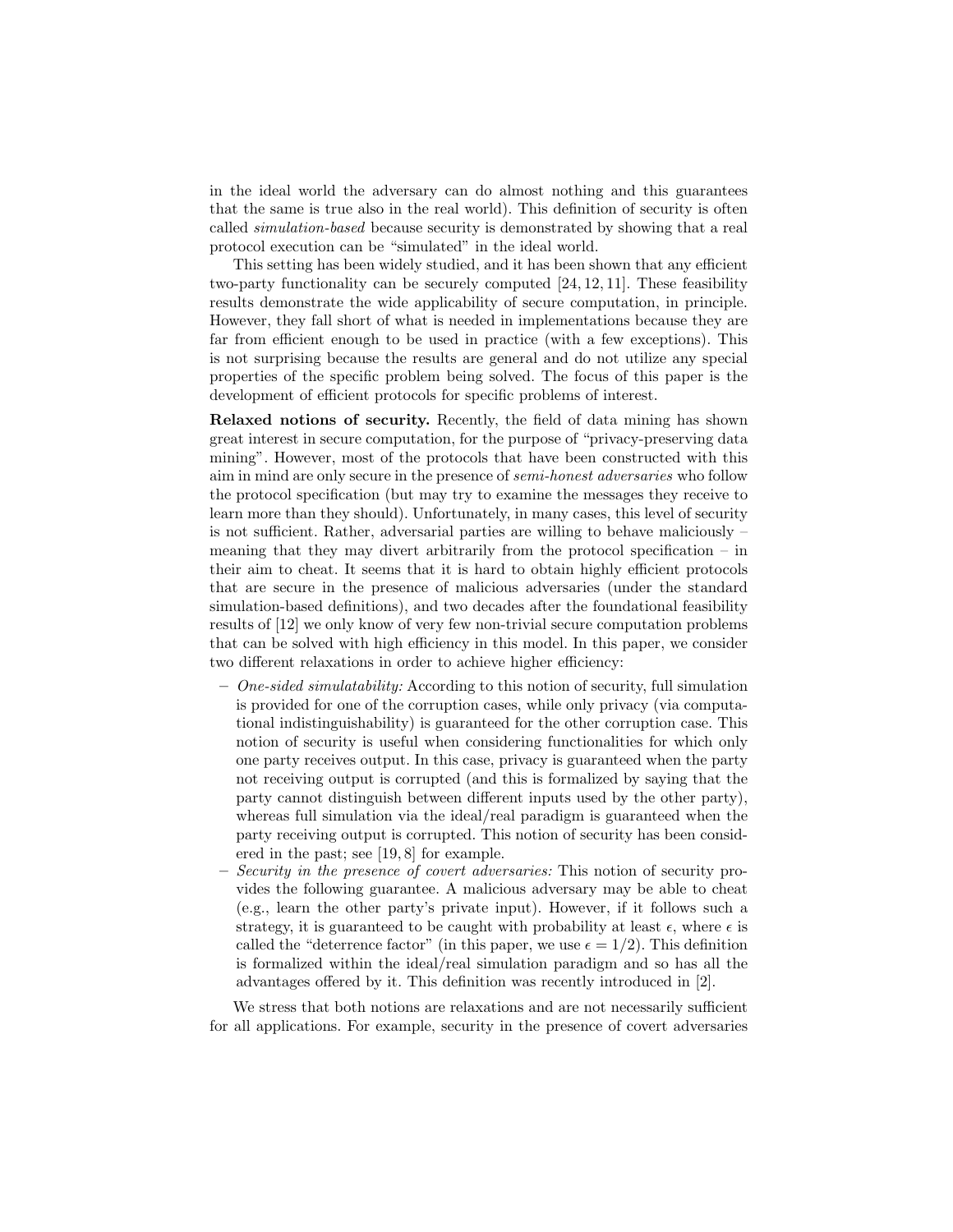would not suffice when the computation relates to highly sensitive data or when there are no repercussions to a party being caught cheating. Likewise, the guarantee of privacy alone (as in one-sided simulatability for one of the corruption cases) is sometimes not sufficient. For example, the properties of independence of inputs and correctness are not achieved, and they are sometimes needed. Nevertheless, in many cases, such relaxations are acceptable. Furthermore, using these relaxations, we are able to construct protocols that are much more efficient than anything known that achieves full security in the presence of malicious adversaries (where security is formalized via the ideal/real simulation paradigm).

Secure set intersection. The bulk of this paper is focused on solving the set intersection problem. In this problem, two parties with private sets wish to learn the intersection of their sets and nothing more. There are many cases where such a computation is useful. For example, two health insurance companies may wish to ensure that no one has taken out the same insurance with both of them (if this is forbidden), or the government may wish to ensure that no one receiving social welfare is currently employed and paying income tax. By running secure protocols for these tasks, sensitive information about law-abiding citizens is not unnecessarily compromised.

We present two protocols for this task. The first achieves security in the presence of malicious adversaries with one-sided simulatability while the second is secure in the presence of covert adversaries. Both protocols take a novel approach. Specifically, instead of using protocols for secure polynomial evaluation [18], our protocols are based on running secure subprotocols for pseudorandom function evaluation. In addition, we use only standard assumptions (e.g., the decisional Diffie-Hellman assumption) and do not resort to random oracles.

In order to get a feel of how our protocol works we sketch the general idea underlying it. The parties run many executions of a protocol for securely computing a pseudorandom function, where one party inputs the key to the pseudorandom function and the other inputs the elements of its set. Denoting the pseudorandom function by F, the input of party  $P_1$  by X and the input of party  $P_2$  by Y, we have that at the end of this stage party  $P_2$  holds the set  ${F_k(y)}_{y \in Y}$  while  $P_1$  has learned nothing. Then,  $P_1$  just needs to locally compute the set  ${F_k(x)}_{x \in X}$  and send it to  $P_2$ . By comparing which elements appear in both sets,  $P_2$  can learn the intersection (but nothing more). This is a completely different approach to that taken until now that has defined polynomials based on the sets and used secure polynomial evaluations to learn the intersection. We stress that the "polynomial approach" has only been used successfully to achieve security in the presence of semi-honest adversaries [14, 9], or together with random oracles when malicious adversaries are considered [9]. (We exclude the use of techniques that use general zero-knowledge proofs because these are not efficient.)

Secure pattern matching. We present an efficient secure protocol for solving the basic problem of pattern matching [3, 15]. In this problem, one party holds a text  $T$  and the other a pattern  $p$ . The aim is for the party holding the pattern to learn all the locations of the pattern in the text (and there may be many) while the other learns nothing about the pattern. As with our protocols for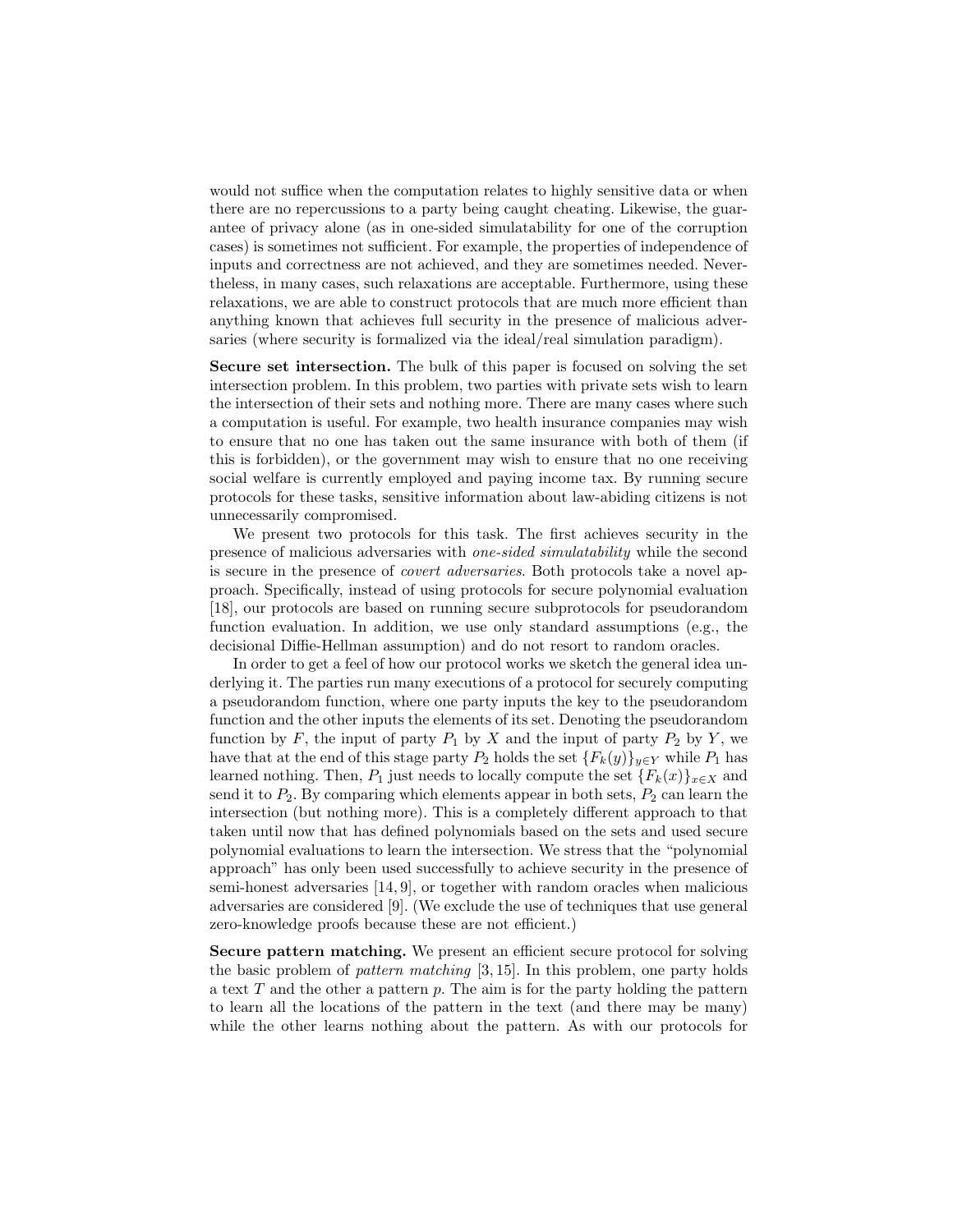secure set intersection, the use of secure pseudorandom function evaluation lies at the heart of our solution. However, here we also utilize specific properties of the Naor-Reingold pseudorandom function [20], enabling us to obtain a simple protocol that is significantly more efficient than that obtained by running known general protocols. Our protocol is secure in the presence of malicious adversaries with one-sided simulatability, and is the first to address this specific problem.

Related work. The problem of secure set intersection was studied in [9] who presented protocols for both the semi-honest and malicious cases. However, their protocol for the case of malicious adversaries assumes a random oracle. This problem was also studied in [14] whose main focus was the semi-honest model; their protocols for the malicious case use multiple zero-knowledge proofs for proving correct behavior and as such are not very efficient. As we have mentioned, both of the above works use oblivious polynomial evaluation as the basic building block in their solutions.

# 2 Definitions and Tools

### 2.1 Definitions

We denote the security parameter by  $n$  and computational indistinguishability of ensembles X and Y by  $X \triangleq Y$ ; see [11] for formal definitions. We adopt the convention whereby a machine is said to run in polynomial-time if its number of steps is polynomial in its *security parameter* alone. We use the shorthand PPT to denote probabilistic polynomial-time. Two basic building blocks that we utilize in our constructions are ensembles of pseudorandom functions, denoted by  $F_{\text{PRF}}$ , and ensembles of pseudorandom permutations, denoted by  $F_{\text{PRP}}$ , as defined in [10]. We also denote the ensemble of truly random functions by  $H_{\text{Func}}$  and the ensemble of truly random permutations by  $H_{\text{Perm}}$ .

One sided simulation for two-party protocols. Two of our protocols achieve a level of security that we call one-sided simulation. In these protocols,  $P_2$  receives output while  $P_1$  should learn nothing. In one-sided simulation, full simu*lation* is possible when  $P_2$  is corrupted. However, when  $P_1$  is corrupted we only guarantee *privacy*, meaning that it learns nothing whatsoever about  $P_2$ 's input (this is straightforward to formalize because  $P_1$  receives no output). This is a relaxed level of security and does not achieve everything we want; for example, independence of inputs and correctness are not guaranteed. Nevertheless, for this level of security we are able to construct highly efficient protocols that are secure in the presence of malicious adversaries. The formal definition appears in the full version; we present it very briefly here. Let  $REAL_{\pi,\mathcal{A}(z),i}(x, y, n)$  denote the output of the honest party and the adversary  $A$  (controlling party  $P_i$ ) after a real execution of protocol  $\pi$ , where  $P_1$  has input x,  $P_2$  has input y, A has auxiliary input z, and the security parameter is n. Let  $\text{IDEAL}_{f,\mathcal{S}(z),i}(x, y, n)$ be the analogous distribution in an ideal execution with a trusted party who computes f for the parties. Finally, let  $\text{VIEW}^{\mathcal{A}}_{\pi,\mathcal{A}(z),i}(x,y,n)$  denote the view of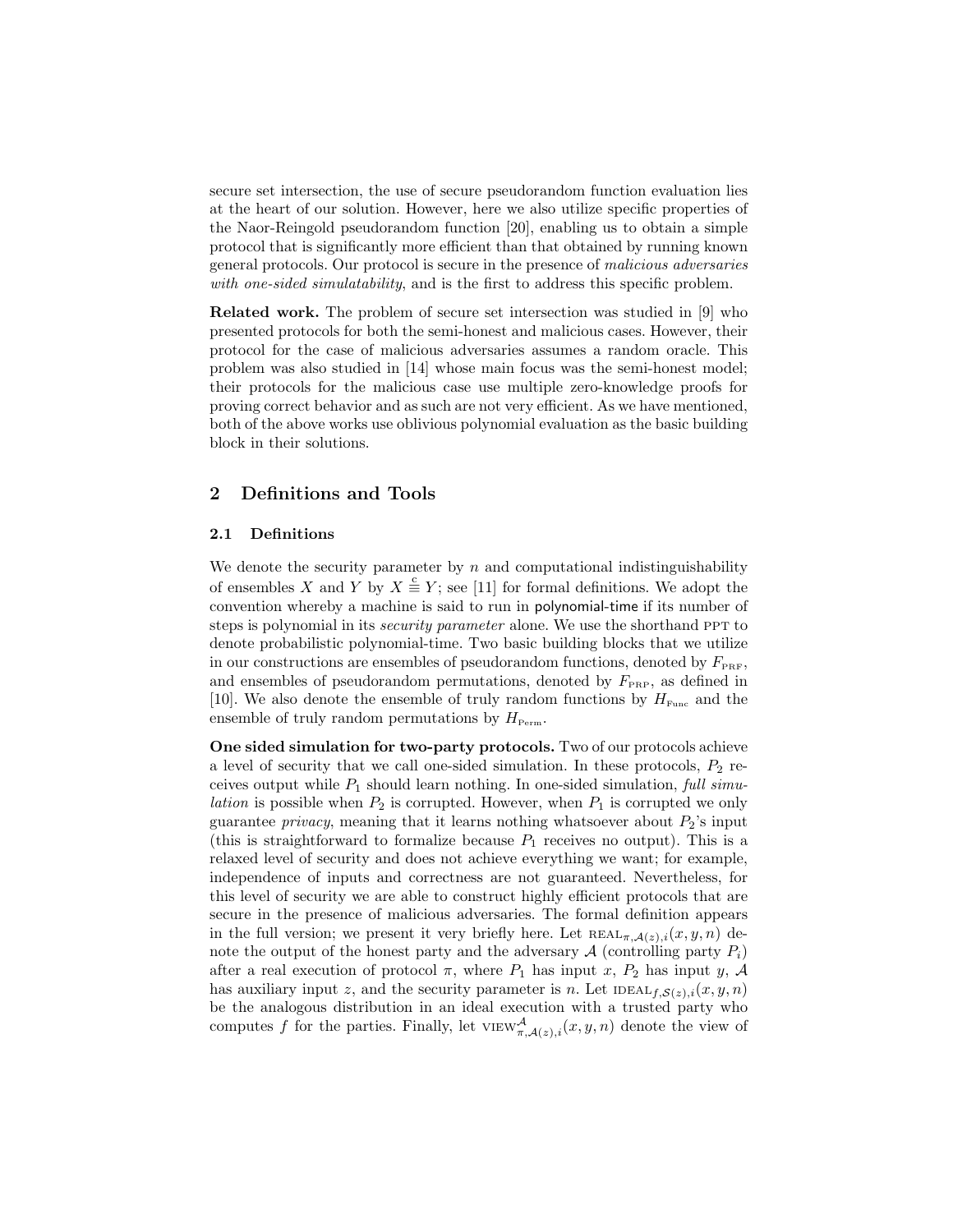the adversary after a real execution of  $\pi$  as above. Then, we have the following definition:

**Definition 1** Let f be a two-party functionality where only  $P_2$  receives output. We say that a protocol  $\pi$  securely computes  $f$  with one-sided simulation if the following holds:

1. For every non-uniform  $PPT$  adversary  $A$  in the real model, there exists a nonuniform PPT adversary S for the ideal model, such that for every  $x, y, z \in$  ${0,1}^*$ © ª  $\frac{c}{f}$ ª

$$
\left\{\text{REAL}_{\pi,\mathcal{A}(z),2}(x,y,n)\right\}_{n\in\mathbb{N}} \stackrel{\sim}{=} \left\{\text{IDEAL}_{f,\mathcal{S}(z),2}(x,y,n)\right\}_{n\in\mathbb{N}}
$$

2. For every non-uniform PPT adversary A, all pairs of inputs  $y, y' \in \{0, 1\}^*$ with  $|y| = |y'|$ , and all inputs  $x, z \in \{0, 1\}^*$ ,

$$
\Big\{\mathrm{view}^{\mathcal{A}}_{\pi,\mathcal{A}(z),1}(x,y,n)\Big\}_{n\in N}\stackrel{\text{c}}{=}\Big\{\mathrm{view}^{\mathcal{A}}_{\pi,\mathcal{A}(z),1}(x,y',n)\Big\}_{n\in N}
$$

Security in the presence of covert adversaries. In this setting, the adversary may deviate from the protocol specification in an attempt to cheat, and as such is malicious. However, if it follows a strategy which enables it to achieve something that is not possible in the ideal model (like learning the honest party's input), then its cheating is guaranteed to be detected by the honest party with probability at least  $\epsilon$ , where  $\epsilon$  is a deterrent parameter. This definition is formalized in three ways in [2]; we consider their strongest definition here. In this definition, the ideal model is modified so that the adversary may send a special cheat message to the trusted party. In such a case, the trusted party tosses coins so that with probability  $\epsilon$  the adversary is caught and a message corrupted is sent to the honest party (indicating that the other party attempted to cheat). However, with probability  $1 - \epsilon$ , the ideal-model adversary is allowed to cheat and so the trusted party sends it the honest party's full input and also allows it to set the output of the honest party. We refer the reader to [2] and the full version of this paper for further details. The output distribution of an execution of this modified ideal model for a given  $\epsilon$  and parameters as above is denoted IDEALSC<sup> $\epsilon$ </sup>, $S(z)$ , i(x, y, n). We have the following:

**Definition 2** Let f,  $\pi$  and  $\epsilon$  be as above. Protocol  $\pi$  is said to securely compute f in the presence of covert adversaries with  $\epsilon$ -deterrent if for every non-uniform  $PPT$  adversary  $A$  for the real model, there exists a non-uniform probabilistic polynomial-time adversary S for the ideal model such that for every  $i \in \{1,2\}$ , every  $x, y \in \{0, 1\}^*$  with  $|x| = |y|$ , and every auxiliary input  $z \in \{0, 1\}^*$ :

$$
\Big\{{\rm IDEALSC}_{f,\mathcal{S}(z),i}^{\epsilon}(x,y,n)\Big\}_{n\in\mathbb{N}}\overset{\rm c}{=}\Big\{{\rm REAL}_{\pi,\mathcal{A}(z),i}(x,y,n)\Big\}_{n\in\mathbb{N}}
$$

The two notions of security. We remark that one-sided simulatability and security in the presence of covert adversaries are incomparable notions. On the one hand, the guarantees provided by security under one-sided simulation cannot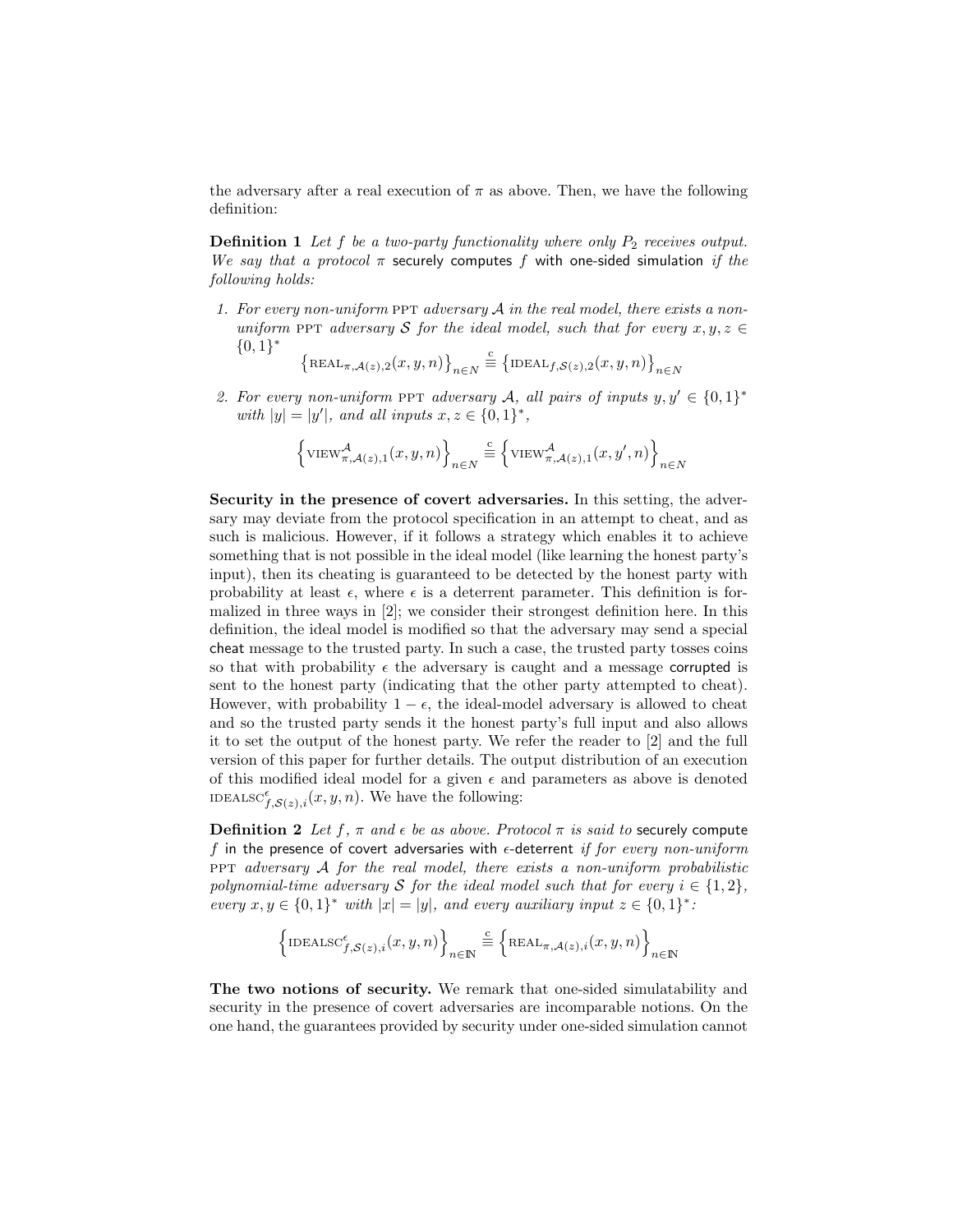be breached, even by a malicious adversary. This is not the case for security in the presence of covert adversaries where it is possible for a malicious adversary to successfully cheat. On the other hand, the formalization of security for covert adversaries is such that any deviation from what can be achieved in the ideal model is considered cheating (and so will result in the adversary being caught with probability  $\epsilon$ ). This is not the case for one-sided simulatability where one of the parties can make its input depend on the other, or cause the result to not be correctly computed, without ever being caught.

### 2.2 Tools

In this section, we describe the basic tools used in our constructions. Full descriptions and proofs are provided in the full version of this paper.

Oblivious transfer. We use oblivious transfer in order to achieve secure pseudorandom function evaluation (see below), which in turn is used for our set intersection protocols. For our protocols that achieve one-sided simulatability, we need an oblivious transfer protocol that achieves one-sided simulatability. Such a protocol can be constructed using homomorphic encryption, based on the protocol of [1]. The protocol needs some modifications in order to obtain simulatability in the case that the receiver is corrupted. We can instantiate our protocol with either the El-Gamal [6] or Paillier [21] homomorphic encryptions schemes. However, our instantiation using El-Gamal is considerably more efficient; see the full version. We remark that our protocols actually need to run multiple oblivious transfers in parallel. For the sake of this, we define the *multioblivious transfer functionality* with m executions, denoted  $\mathcal{F}_{\text{OT}}^{m}$  as follows:

$$
((x_1^0, x_1^1), \ldots, (x_m^0, x_m^1), (\sigma_1, \ldots, \sigma_m)) \rightarrow (\lambda, (x_1^{\sigma_1}, \ldots, x_m^{\sigma_m}))
$$

Our protocol for computing this functionality works by running the basic protocol in parallel, using the same homomorphic encryption key in each execution. This yields higher efficiency and the number of asymmetric operations per transfer is essentially two. We denote a protocol that securely realizes  $\mathcal{F}_{\text{OT}}^{m}$  with one-sided simulation by  $\pi_{\text{or}}^m$ .

Our protocol that achieves security for covert adversaries needs an oblivious transfer protocol that is secure for covert adversaries. Such a protocol was presented in [2] and essentially requires 4 exponentiations only per execution.

Oblivious pseudorandom function evaluation. Let  $(I_{\text{PRF}}, F_{\text{PRF}})$  be an ensemble of pseudorandom functions, where  $I_{\text{PRF}}$  is a probabilistic polynomial-time algorithm that generates keys (or more exactly, that samples a function from the ensemble). The task of oblivious pseudorandom function evaluation with  $F_{\text{PRF}}$ is that of securely computing the functionality  $\mathcal{F}_{\text{PRF}}$  defined by

$$
(k, x) \mapsto (\lambda, F_{\text{PRF}}(k, x))
$$
\n<sup>(1)</sup>

where  $k \leftarrow I_{\text{PRF}}(1^n)$  and  $x \in \{0,1\}^{n}$ . We will use the Naor-Reingold [20] pseudorandom function ensemble  $F_{\text{PRF}}$  (with some minor modifications). For every n,

<sup>&</sup>lt;sup>1</sup> If k is not a "valid" key in the range of  $I_{\text{PRF}}(1^n)$ , then we allow the function to take any arbitrary value. This simplifies our presentation.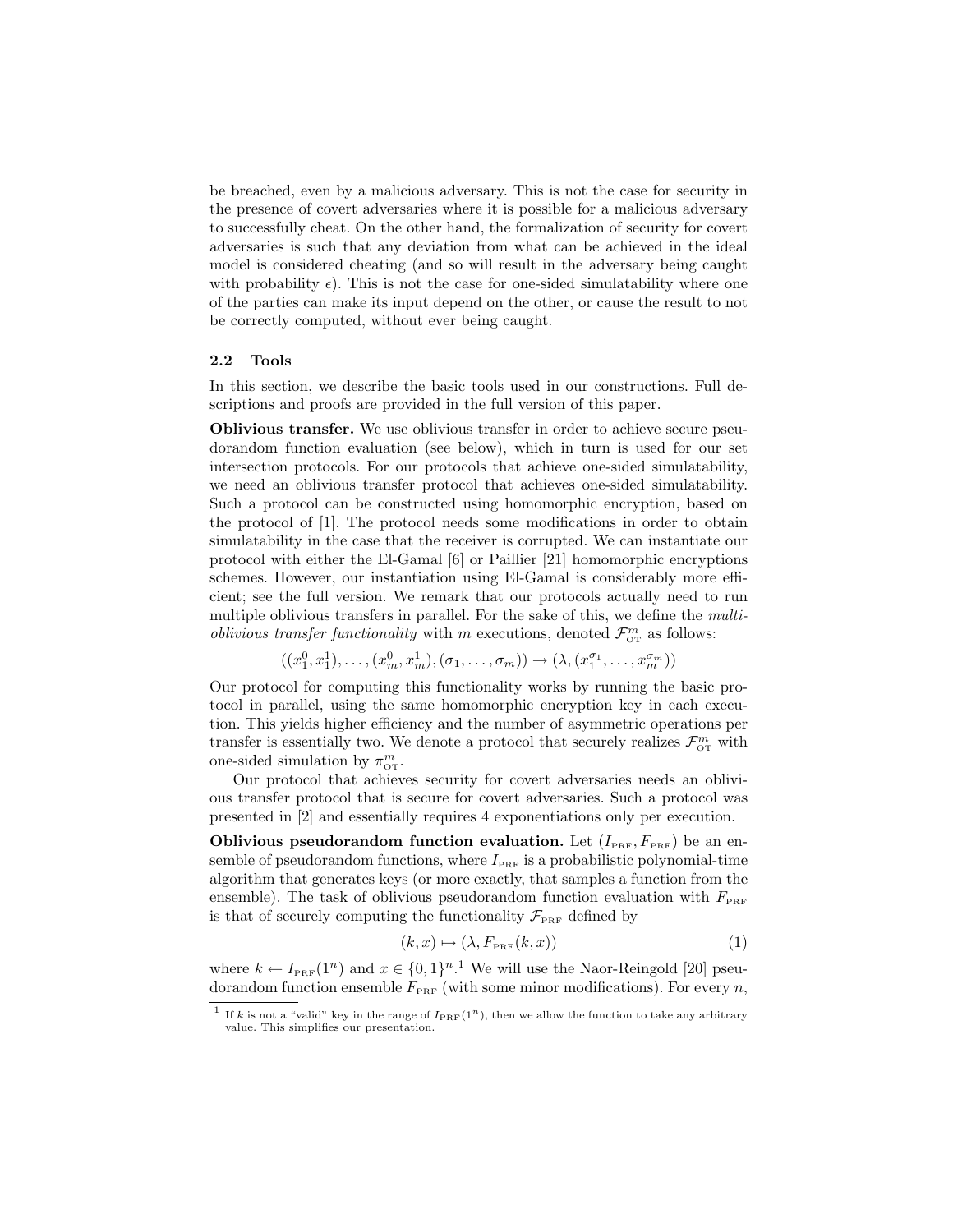the function's key is the tuple  $k = (p, q, g^{a_0}, a_1, \ldots, a_n)$ , where p is a prime, q is an *n*-bit prime divisor of  $p-1$ ,  $g \in \mathsf{Z}_p^*$  is of order q, and  $a_0, a_1, \ldots, a_n \in_R \mathsf{Z}_q^*$ . (This is slightly different from the description in [20] but makes no difference to the pseudorandomness of the ensemble.) The function itself is defined by

$$
F_{\text{PRF}}(k, x) = g^{a_0 \cdot \prod_{i=1}^n a_i^{x_i}} \mod p
$$

We remark that this function is not pseudorandom in the classic sense of it being indistinguishable from a random function whose range is composed of all strings of a given length. Rather, it is indistinguishable from a random function whose range is the group generated by  $g$  as defined above. This suffices for our purposes. A protocol for oblivious pseudorandom function evaluation of this function was presented in [8] and involves the parties running an oblivious transfer execution for every bit of the input x. In the full version we prove that the protocol of  $[8]$ preserves the security level of the oblivious transfer used (whether it be full security, one-sided simulatability, or security in the presence of covert adversaries). Using the oblivious transfer of [2] we therefore have that for  $x \in \{0,1\}^{\ell}$ , the cost of securely computing  $\mathcal{F}_{\text{PRF}}$  in the presence of covert adversaries is essentially 4 $\ell$ exponentiations. We remark that by using a multi-oblivious transfer protocol, we can run many executions of  $\pi_{\text{PRF}}$  simultaneously. This is of great importance for efficiency.

# 3 Secure Set-Intersection

In this section we present our main result. We show how to securely compute the two-party set-intersection functionality  $\mathcal{F}_{\cap}$ , where each party enters a set of values from some predetermined domain. If the input sets are legal, i.e. they are made up of distinct values, then the functionality sends the intersection of these inputs to  $P_2$  and nothing to  $P_1$ . Otherwise  $P_2$  is given ⊥. Let X and Y denote the respective input sets of  $P_1$  and  $P_2$ , and let the domain of elements be  $\{0,1\}^{p(n)}$  for some known polynomial  $p(n)$ . We assume that  $p(n) = \omega(\log n)$ ; this is needed for proving security and can always be achieved by padding the elements if necessary. Functionality  $\mathcal{F}_{\cap}$  is defined by:

 $(X, Y) \mapsto$ ½  $(\lambda, X \cap Y)$ , if  $X, Y \subseteq \{0,1\}^{p(n)}$  and are legal sets  $(\lambda, \perp),$  otherwise

We present two protocols in this section: the first achieves one-sided simulatability in the presence of malicious adversaries, and the second achieves security in the presence of covert adversaries with deterrent  $\epsilon = 1/2$ .

### 3.1 Secure Set Intersection with One-Sided Simulatability

The basic idea behind this protocol was described in the introduction. We therefore proceed directly to the protocol, which uses a subprotocol  $\pi_{\text{PRF}}$  that securely computes  $\mathcal{F}_{\text{PRF}}$  with one-sided simulatability (functionality  $\mathcal{F}_{\text{PRF}}$  was defined in Eq.  $(1)$  above).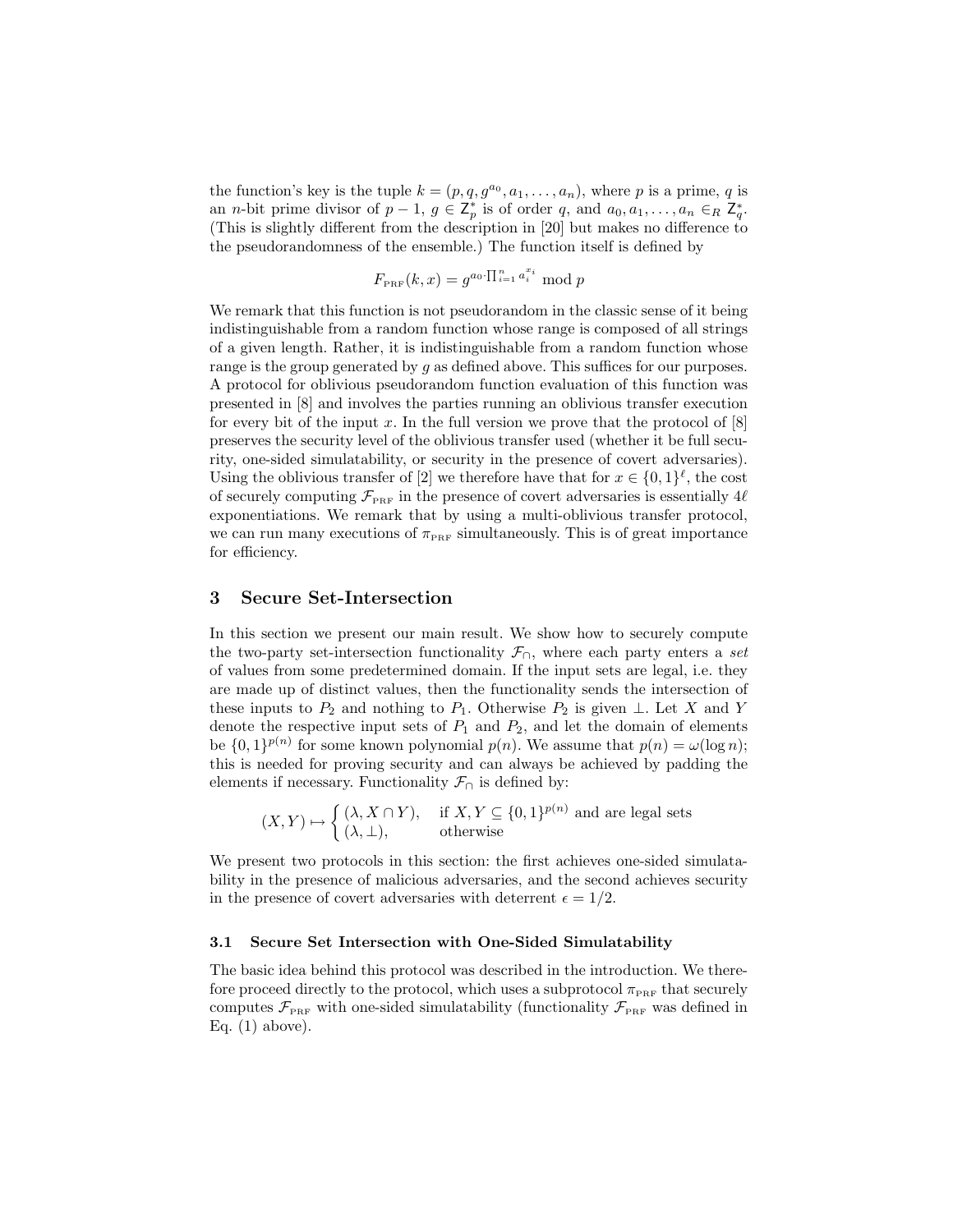#### Protocol  $\pi_{\text{INT}}$

- **Inputs:** The input of  $P_1$  is X where  $X \subseteq \{0,1\}^{p(n)}$  contains  $m_1$  items, and the input of  $P_2$  is Y where  $Y \subseteq \{0,1\}^{p(n)}$  contains  $m_2$  items.
- Auxiliary inputs: Both parties have the security parameter  $1^n$  and the polynomial  $p$  bounding the lengths of all elements in  $X$  and  $Y$ . In addition,  $P_1$  is given  $m_2$  (the size of Y) and  $P_2$  is given  $m_1$  (the size of X).
- The protocol:
	- 1. Party  $P_1$  chooses a key  $k \leftarrow I_{\text{PRF}}(1^{p(n)})$  for the pseudorandom function. Then, the parties run  $m_2$  parallel executions of  $\pi_{\text{PRF}}$ .  $P_1$  enters the key k chosen above in all of the executions, whereas  $P_2$  enters a different value  $y \in Y$ in each execution. The output of  $P_2$  from these executions is the set  $U =$  $\{(F_{\text{PRF}}(k, y))\}_{y \in Y}$ .
	- 2. P<sub>1</sub> sends P<sub>2</sub> the set  $V = \{F_{\text{PRF}}(k,x)\}_{x\in X}$  in a randomly permuted order, where k is the same key  $P_1$  used in Protocol  $\pi_{\text{PRF}}$  in the previous step.
	- 3. P<sub>2</sub> outputs all y's for which  $F_{\text{PRF}}(k, y) \in V$ . I.e., for every y let  $f_y$  be the output of  $P_2$  from  $\pi_{\text{PRF}}$  when it used input y. Then,  $P_2$  outputs the set  $\{y \mid f_y \in V\}$ .

**Theorem 3** Assume that  $\pi_{\text{PRF}}$  securely computes  $\mathcal{F}_{\text{PRF}}$  with one-sided simulation. Then  $\pi_{\text{INT}}$  securely computes  $\mathcal{F}_{\cap}$  with one-sided simulation.

**Proof Sketch:** In the case that  $P_1$  is corrupted we need only show that  $P_1$  learns nothing about  $P_2$ 's inputs. This follows from the fact that the only messages that  $P_1$  receives are in the executions of  $\pi_{\text{PRF}}$  which also reveals nothing about  $P_2$ 's input to  $P_1$ . The formal proof of this follows from a standard hybrid argument.

We now proceed to the case that  $P_2$  is corrupted; here we must present a simulator but can also rely on the fact that the  $\pi_{\text{PRF}}$  subprotocol is simulatable. Thus, we can analyze the security of  $\pi_{\text{INT}}$  in a hybrid model where a trusted party computes  $\mathcal{F}_{\text{PRF}}$  for the parties. In this model,  $P_1$  and  $P_2$  just send their inputs to  $\pi_{\text{PRF}}$  to the trusted party. Thus, the simulator S for A who controls  $P_2$  receives  $\mathcal{A}$ 's inputs  $y_1, \ldots, y_{m_2}$  to the pseudorandom function evaluations. S chooses a unique random value  $z_i$  for each distinct  $y_i$  and hands it to A as its output in the *i*th evaluation. S then sends  $y_1, \ldots, y_{m_2}$  to the trusted party computing  $\mathcal{F}_{\cap}$ and receives back a subset of the values (this is the output  $X \cap Y$ ); let t be the number of values in the subset. S completes  $X \cap Y$  with a set of  $m_1 - t$  random values of length  $p(n)$  each, computes the set V from this set as an honest  $P_1$ would and hands it to  $A<sup>2</sup>$  Finally, S outputs whatever A outputs. The proof is completed by proving that the ability to distinguish the simulation from a real execution can be converted into the ability to distinguish the pseudorandom function from random.

**Efficiency.** Note first that since  $\pi_{\text{PRF}}$  can be run in parallel and has only a constant number of rounds, protocol  $\pi_{\text{INT}}$  also has only a constant number of rounds. Next, the number of exponentiations is  $O(m_2 \cdot p(n) + m_1)$ . This is due to the fact that each local computation of the Naor-Reingold pseudorandom function can be carried out with just one modular exponentiation and  $n$  modular multiplications

<sup>&</sup>lt;sup>2</sup> Since  $p(n)$  is superlogarithmic, the probability that any of the random values sent by S are in  $P_1$ 's input set is negligible.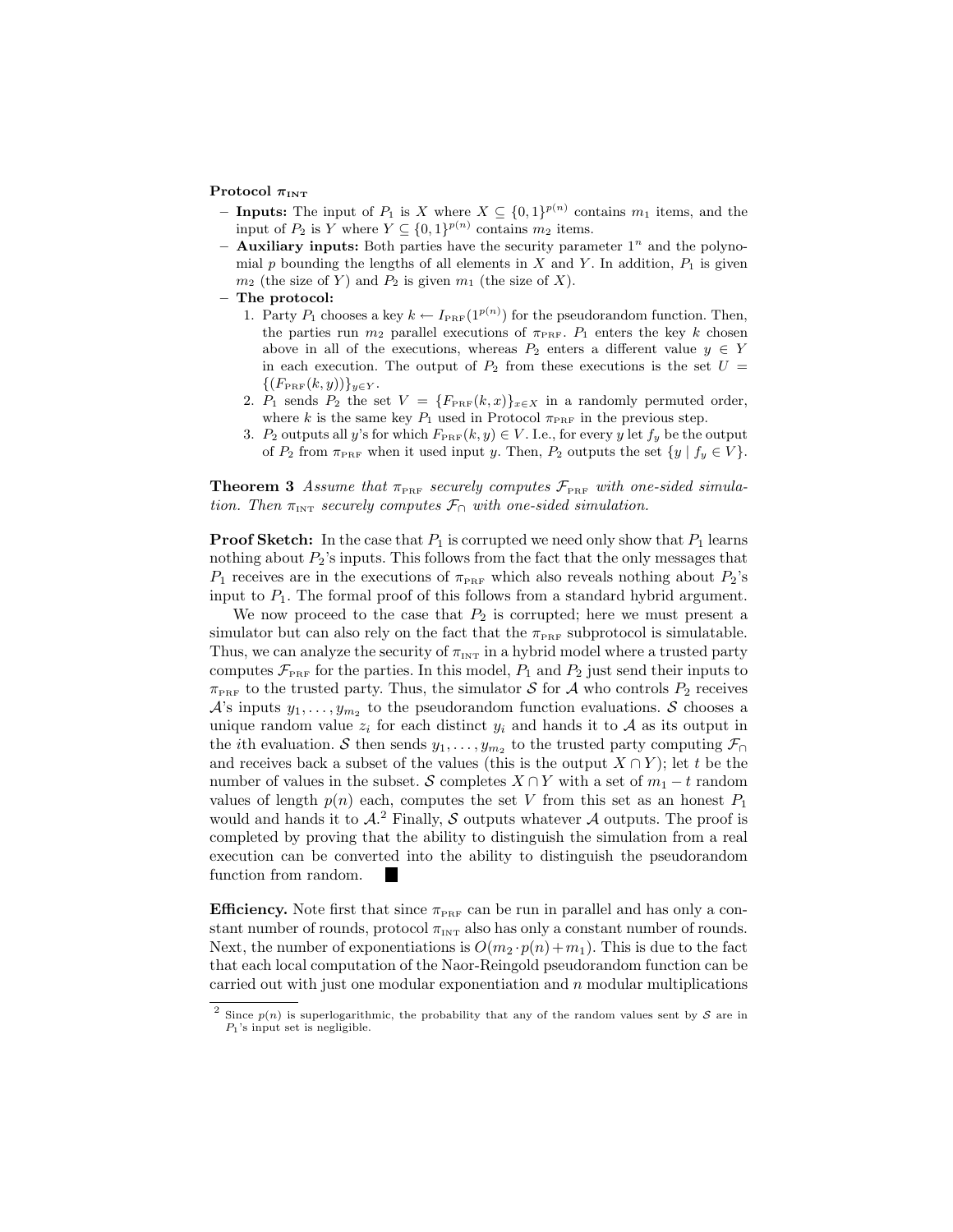(which are equivalent to another exponentiation). Thus, computing the set V requires  $O(m_1)$  exponentiations. In addition, for inputs of length  $p(n)$ , Protocol  $\pi_{\text{PRF}}$  consists of running  $p(n)$  oblivious transfers (each requiring  $O(1)$  exponentiations). Thus  $m_2$  such executions require  $O(m_2 \cdot p(n))$  exponentiations. We remark that since  $p(n)$  is the size of the input elements it is typically quite small (e.g., the size of an SSN). If this is not the case, then the input can be hashed to a fixed size using a collision-resistant hash function. Thus,  $m_2 \cdot p(n) + m_1$ will typically be much smaller than  $m_1 \cdot m_2$ . (Recall that we do need to assume that  $p(n)$  is large enough so that a randomly chosen string does not intersect with any of the sets except with very small probability. However, this can still be quite small.)

We remark that our protocol is much more efficient than that of [14] (although they achieve full simulatability). This is due to the fact that in their protocol every party  $P_i$  is required to execute  $O(m_1 \cdot m_2)$  zero-knowledge proofs of knowledge, and a similar number of asymmetric computations. (Many of these proofs can be made efficient but not all. In particular, their protocol is only secure as long as the players prove that they do not send the all-zero polynomial. However, no efficient protocols for proving this are known.)

### 3.2 Secure Set Intersection in the Presence of Covert Adversaries

In this section we present a protocol for securely computing set-intersection in the presence of covert adversaries. Our protocol is based on the high-level idea demonstrated in protocol  $\pi_{\text{INT}}$  (achieving one-sided simulation for malicious adversaries). In order to motivate this protocol, we explain why  $\pi_{\text{INT}}$  cannot be simulated in the case that  $P_1$  is corrupted. The problem arises from the fact that  $P_1$  may use different keys in the different evaluations of  $\pi_{\text{PRF}}$  and in the computation of V . In such a case, the simulator cannot construct a set of values X that corresponds with  $P_1$ 's behavior. Another problem that arises is that if  $P_1$ can choose the key  $k$  by itself, then it can make it so that for some distinct values y and y' it holds that  $F_{\text{PRF}}(k, y) = F_{\text{PRF}}(k, y')$ . This enables  $P_2$  to effectively make its set  $X$  larger, affecting the size of the intersection. Needless to say, this strategy cannot be carried out in the ideal model. Thus, the main objective of the additional steps in our protocol below is to ensure that  $P_1$  uses the same randomly chosen k in all of the  $\pi_{\text{PRF}}$  evaluations as well as in the construction V. This is achieved in the following ways. First, the parties run two series of executions of the  $\pi_{\text{PRF}}$  protocol where in one execution real values are used and in the other dummy values are used. Party  $P_2$  then checks that  $P_1$  used the same key in all of dummy executions. This check is carried out by having  $P_1$ and  $P_2$  generate the randomness that  $P_1$  should use in these subprotocols by coin tossing (where  $P_1$  receives coins and  $P_2$  receives a commitment to those coins). Then,  $P_1$  simply reveals the coins used in the dummy series and  $P_2$ can fully verify its behavior. Second,  $P_1$  and  $P_2$  first apply a pseudorandom permutation to their inputs and then a pseudorandom function. Then,  $P_1$  sends two sets  $V_0$  and  $V_1$ , and opens one of them to  $P_2$  in order to prove that it was constructed by applying the pseudorandom function with the same key as used in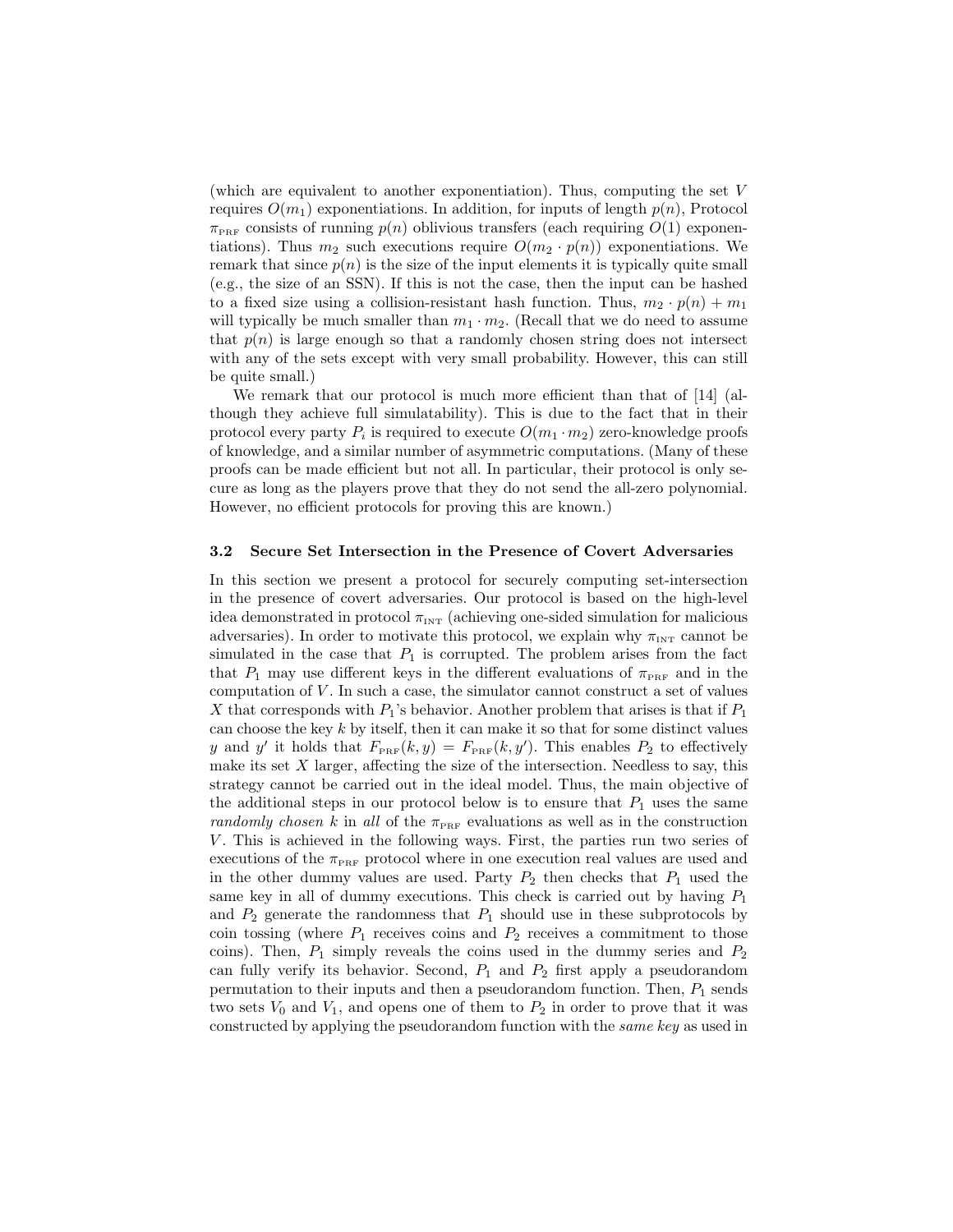

Fig. 1. A high-level diagram of our protocol.

the dummy evaluations. The reason that the pseudorandom permutation is first applied is to hide  $P_1$ 's values from  $P_2$  when one of the sets  $V_0, V_1$  is "opened". The difficulty in implementing this idea is to devise a way that  $P_2$  can compute the intersection and check all of the above, without revealing more about  $P_1$ 's input than allowed. Technically, this is achieved by having  $V_0$  equal the set of values  $F_{\text{PRF}}(k_0, F_{\text{PRP}}(s_0, x))$  and having  $V_1$  equal the values  $F_{\text{PRF}}(k_1, F_{\text{PRP}}(s_1, x))$ . Then,  $P_2$  learns either  $(k_0, s_1)$  or  $(k_1, s_0)$ . In this way, it cannot derive any information from the sets (it only knows one of the keys). However, it is enough to check  $P_1$ 's behavior. A high-level overview of the protocol appears in Figure 1 and the full description (starting with the tools that we use) follows below.

Tools: Our protocol uses the following primitives and subprotocols:

- A pseudorandom permutation with sampling algorithm  $I_{\text{PRP}}$ . We denote a sampled key by s and the computation of the permutation with key s and input x by  $F_{\text{PRP}}(s, x)$ .
- A pseudorandom function with sampling algorithm  $I_{\text{PRF}}$ . We denote a sampled key by k and the computation of the permutation with key  $k$  and input x by  $F_{\text{PRF}}(k, x)$ .
- A perfectly-binding commitment scheme com; we denote by  $com(x; r)$  the commitment to a string x using random coins  $r$ .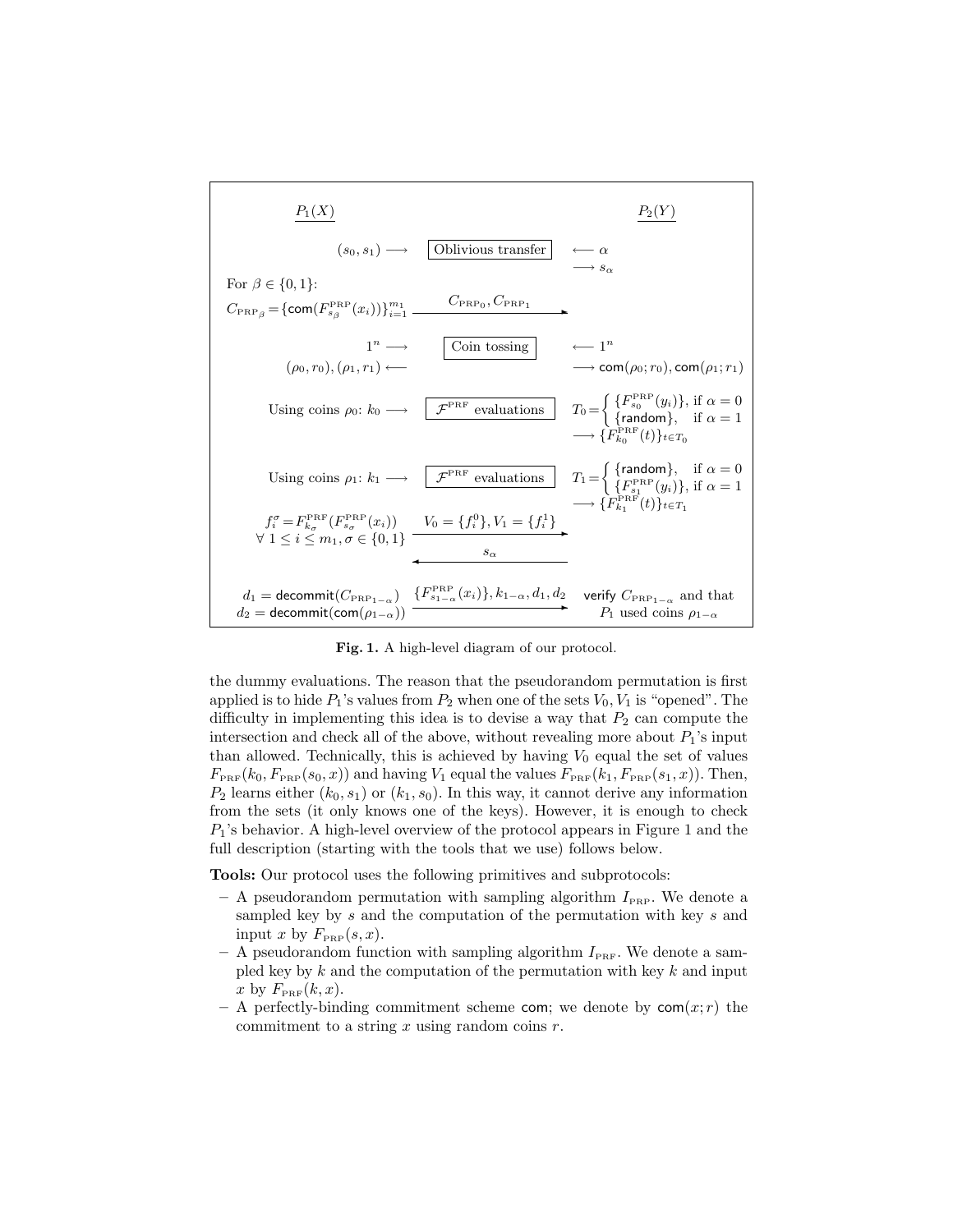- An oblivious transfer protocol that is secure in the presence of covert adversaries with deterrent  $\epsilon = 1/2$  and can be run in parallel. An efficient protocol that achieves this was presented in [2]. We denote this protocol by  $\pi_{\text{or}}$ .
- An efficient coin-tossing protocol that is secure in the presence of covert adversaries with deterrent  $\epsilon = 1/2$ . Such a protocol can be constructed by using the protocol of [16], with commitments based on El-Gamal encryption [6] (this enables highly efficient zero-knowledge proofs; see the full version). The exact functionality we need is not plain coin-tossing but rather  $(1^n, 1^n) \mapsto ((\rho, r), \text{com}(\rho; r))$  where  $\rho \in_R \{0, 1\}^n$  and r is random and of sufficient length for committing to  $\rho$ . We denote this protocol by  $\pi_{\text{CT}}$ .
- A protocol  $\pi_{\text{PRF}}$  for computing  $\mathcal{F}_{\text{PRF}}$  as defined in Eq. (1), that is secure in the presence of covert adversaries with  $\epsilon = 1/2$ ; see Section 2.2.

We are now ready to present our protocol.

### Protocol  $\pi$ ∩

- **Inputs:** The input of  $P_1$  is X where  $X \subseteq \{0,1\}^{p(n)}$  contains  $m_1$  items, and the input of  $P_2$  is Y where  $Y \subseteq \{0,1\}^{p(n)}$  contains  $m_2$  items.
- Auxiliary inputs: Both parties have the security parameter  $1^n$  and the polynomial p bounding the lengths of all elements in X and Y. In addition,  $P_1$  is given  $m_2$  (the size of Y) and  $P_2$  is given  $m_1$  (the size of X).
- The protocol:
	- 1. Oblivious transfer (secure in the presence of covert adversaries):
		- (a) Party  $P_1$  chooses a pair of keys  $s_0, s_1 \leftarrow \mathcal{I}_{\text{PRP}}(1^{p(n)})$  for a PRP.
		- (b) Party  $P_2$  chooses a random bit  $\alpha \in_R \{0,1\}.$
		- (c)  $P_1$  and  $P_2$  execute the oblivious transfer protocol  $\pi_{\text{OT}}$ .  $P_1$  inputs the keys  $s_0$  and  $s_1$  and plays the sender, and  $P_2$  inputs  $\alpha$  and plays the receiver. If one of the parties receives corrupt, or abort<sub>i</sub> as output, it outputs it and halts. Otherwise  $P_2$  receives  $s_{\alpha}$ .
	- 2. P<sub>1</sub> computes  $C_{\text{PRP}_0} = \{ \text{com}(F_{\text{PRP}}(s_0, x)) \}_{x \in X}, C_{\text{PRP}_1} = \{ \text{com}(F_{\text{PRP}}(s_1, x)) \}_{x \in X}$ and sends  $C_{\text{PRP}_0}$  and  $C_{\text{PRP}_1}$  to  $P_2$ .
	- 3. The parties run the coin-tossing protocol  $\pi_{\text{CT}}$  computing  $(1^{q(n)}, 1^{q(n)}) \rightarrow$  $((\rho, r), \text{com}(\rho; r))$  twice, where  $q(n)$  is the number of random bits needed to both choose a key  $k \leftarrow I_{\text{PRF}}(1^{p(n)})$  and run  $m_2$  executions of the PRF protocol (see below). Party  $P_1$  receives for output  $(\rho_0, r_0)$  and  $(\rho_1, r_1)$ , and  $P_2$  receives  $c_{\rho_0} = \text{com}(\rho_0; r_0)$  and  $c_{\rho_1} = \text{com}(\rho_1; r_1)$ , where  $\rho_0, \rho_1$  are each of length  $q(n)$ . 4. Run oblivious PRF evaluations:
		- (a) The parties run  $m_2$  executions of the oblivious PRF evaluation protocol  $\pi_{\text{PRF}}$  in parallel, in which  $P_1$  inputs the same randomly chosen key  $k_0 \leftarrow \mathcal{I}_{\text{PRF}}(1^{p(n)})$  in each execution, and  $P_2$  enters the elements of the set  $T_0 = \{F_{\text{PRP}}(s_0, y)\}_{y \in Y}$  (if  $\alpha = 0$ ), and  $m_2$  random values of size  $p(n)$  (if  $\alpha = 1$ ). Let  $U_0$  be the set of outputs received by  $P_2$  in these executions. The randomness used by  $P_1$  in all of the executions (and for choosing the key  $k_0$ ) is the string  $\rho_0$  from the coin-tossing above.
		- (b) The parties run another  $m_2$  executions of  $\pi_{\text{PRF}}$  in parallel, in which  $P_1$ inputs the same randomly chosen key  $k_1 \leftarrow \mathcal{I}_{\text{PRF}}(1^{p(n)})$  each time, and  $P_2$ enters  $m_2$  random values of size  $p(n)$  (if  $\alpha = 0$ ), and the elements of the set  $T_1 = \{F_{\text{PRP}}(s_1, y)\}_{y \in Y}$  (if  $\alpha = 1$ ). Let  $U_1$  be the set of outputs received by  $P_2$  in these executions. The randomness used by  $P_1$  in all of the executions (and for choosing the key  $k_1$ ) is the string  $\rho_1$  from the coin-tossing above.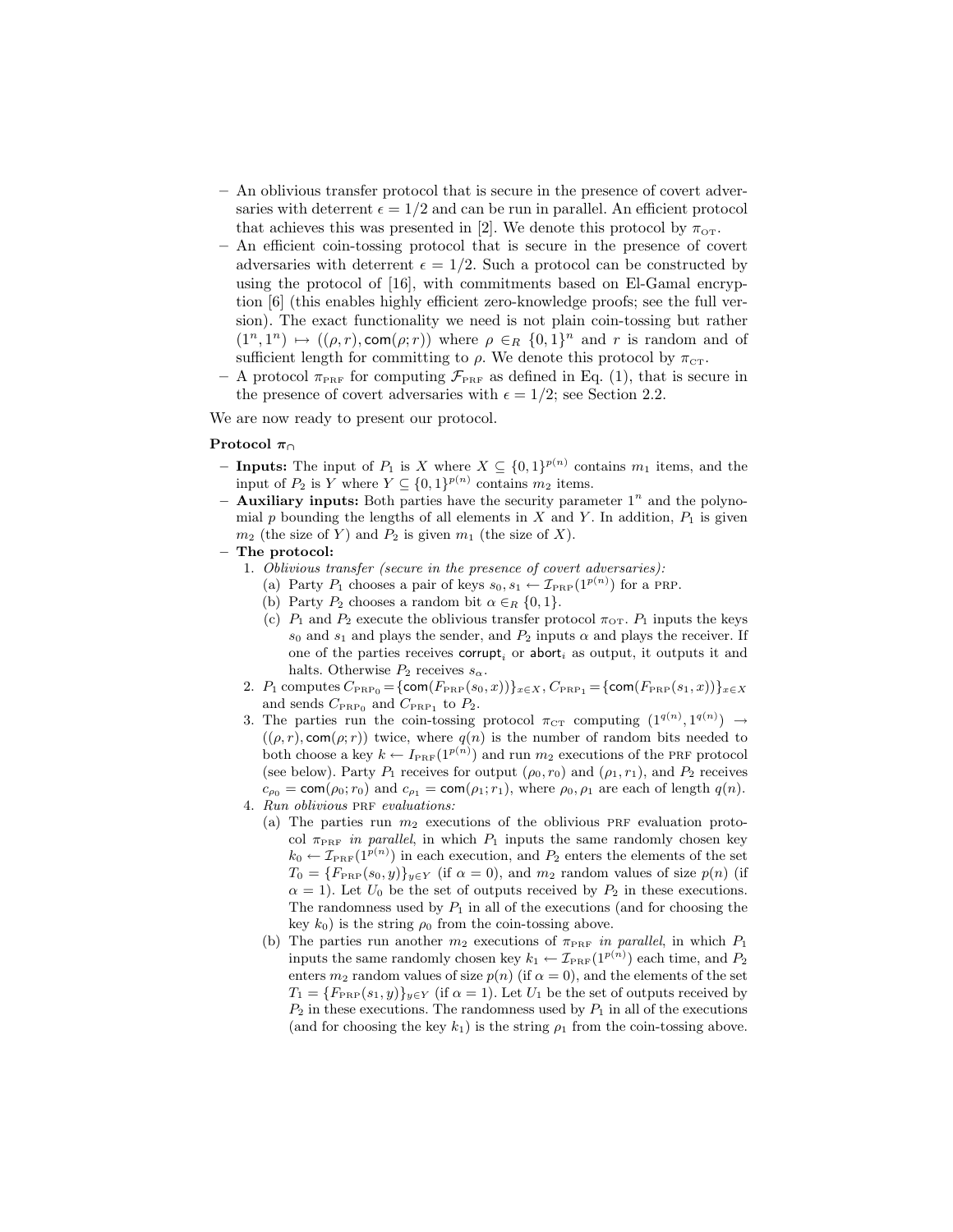- 5. P<sub>1</sub> computes and sends P<sub>2</sub> the sets of values  $V_0 = \{F_{\text{PRF}}(k_0, F_{\text{PRP}}(s_0, x))\}_{x \in X}$ and  $V_1 = \{F_{\text{PRF}}(k_1, F_{\text{PRP}}(s_1, x))\}_{x \in X}$ , in randomly permuted order.
- 6. Run checks:
	- (a) If either  $|V_0|$  or  $|V_1|$  are smaller than  $m_1$  or not distinct,  $P_2$  outputs corrupted<sub>1</sub>, otherwise it sends  $P_1$  the key  $s_{\alpha}$ .
	- (b) If  $P_2$  sends s such that  $s \notin \{s_0, s_1\}$ , then  $P_1$  halts. Otherwise,  $P_1$  sets  $\alpha$ such that  $s = s_{\alpha}$ . Then,  $P_1$  sends  $P_2$  the decommitments for all values in the set  $C_{\text{PRP}_{1-\alpha}}$ , and the decommitment of  $c_{\rho_{1-\alpha}}$ .
	- (c) Let  $W_{1-\alpha}$  denote the opening of  $C_{\text{PRP}_{1-\alpha}}$  and  $\rho_{1-\alpha}$  the opening of  $c_{\rho_{1-\alpha}}$ . First,  $P_2$  checks that the responses of  $P_1$  to its messages in the  $m_2$  executions of the PRF evaluations in which it input random strings are exactly the responses of an honest  $P_1$  using random coins  $\rho_{1-\alpha}$  to generate  $k_{1-\alpha}$  and run the subprotocols. Furthermore,  $P_2$  checks that  $V_{1-\alpha}$  =  ${F_{\text{PRF}}(k_{1-\alpha}, w)}_{w \in W_{1-\alpha}}$  using  $k_{1-\alpha}$  as above. In case the above does not hold,  $P_2$  outputs corrupted<sub>1</sub>. Otherwise, let  $f_y$  be the output received by  $P_2$ from the PRF evaluation in which it input  $F_{\text{PRP}}(s_{\alpha}, y)$ . Party  $P_2$  outputs the set  $\{y \mid f_y \in V_\alpha\}.$

We now prove the security of the protocol:

**Theorem 4** Assume that  $\pi_{\text{OT}}, \pi_{\text{CT}}, \pi_{\text{PRF}}$  are secure in the presence of covert adversaries with deterrent  $\epsilon = \frac{1}{2}$ , and assume that com is a perfectly-binding commitment scheme and that  $\bar{F}_{\text{PRF}}$  and  $F_{\text{PRP}}$  are pseudorandom function and permutation families, respectively. Then Protocol  $\pi_{\cap}$  securely computes the setintersection functionality  $\mathcal{F}_{\cap}$  in the presence of covert adversaries with  $\epsilon = \frac{1}{2}$ .

**Proof:** We will separately consider the case that  $P_1$  is corrupted and the case that  $P_2$  is corrupted. The case where both parties are honest is straightforward and therefore omitted. We present the proof in a hybrid model in which a trusted party is used to compute the oblivious transfer and coin-tossing computations. We denote these functionalities by  $\mathcal{F}_{\text{OT}}$  and  $\mathcal{F}_{\text{CT}}$ . (Unfortunately, we cannot do the same for  $\pi_{\text{PRF}}$  because  $P_1$  needs to use the coins  $\rho_0$ ,  $\rho_1$  in the protocol.)

**Party**  $P_1$  is corrupted. Let A be an adversary controlling the party  $P_1$ ; we construct a simulator  $S$  as follows:

- 1. S receives X and z, and invokes  $\mathcal A$  on this input.
- 2. S plays the trusted party for the oblivious transfer execution with  $A$  as the sender, and receives the input that  $A$  sends to the trusted party:
	- (a) If this input is abort<sub>1</sub> or corrupted<sub>1</sub>, then  $S$  sends abort<sub>1</sub> or corrupted<sub>1</sub> (respectively) to the trusted party computing  $\mathcal{F}_{\cap}$ , simulates  $P_2$  aborting and halts (outputting whatever  $A$  outputs).
	- (b) If the input is cheat<sub>1</sub>, then S sends cheat<sub>1</sub> to the trusted party. If it receives back corrupted<sub>1</sub>, then it hands  ${\mathcal A}$  the message corrupted<sub>1</sub> as if it received it from the trusted party, simulates  $P_2$  aborting and halts (outputting whatever  $\mathcal A$  outputs). If it receives back undetected (and the input set Y of the honest  $P_2$ ) then S proceeds as follows. First, it hands A the message undetected together with a random  $\alpha$  that A expects to receive (as  $P_2$ 's input to  $\pi_{\text{OT}}$ ). Next, it uses the input Y of  $P_2$  that it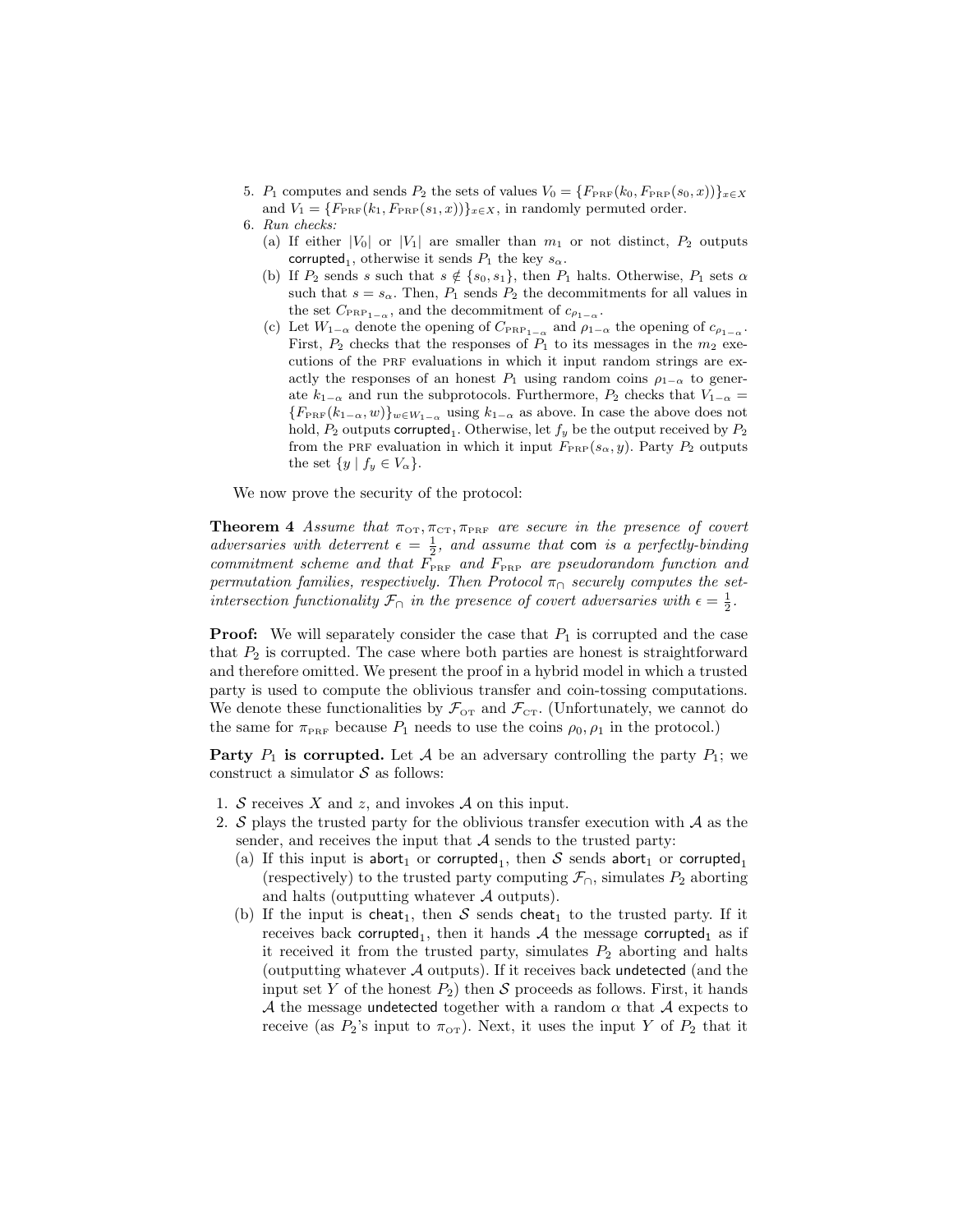obtained in order to perfectly emulate  $P_2$  in the rest of the execution. That is, it runs  $P_2$ 's honest strategy with input Y while interacting with A playing  $P_1$  for the rest of the execution. Let Z be the output for  $P_2$ that it receives. S sends Z to the trusted party (for  $P_2$ 's output) and outputs whatever  $A$  outputs. The simulation ends here in this case.

- (c) If the input is a pair of keys  $s_0, s_1, S$  proceeds with the simulation below.<sup>3</sup>
- 3. S receives from A two sets of commitments  $C_{\text{PRP}_0}$  and  $C_{\text{PRP}_1}$ .
- 4. S receives from  $\mathcal A$  its input for  $\mathcal F_{\textrm{CT}}.$  In case it equals  $\mathsf{abort}_1,$  corrupted $_1,$  or cheat<sub>1</sub>, then S behaves exactly as above in the OT execution. Otherwise S chooses random  $(\rho_0, r_0)$  and  $(\rho_1, r_1)$  of the appropriate length and hands them to A.
- 5. S runs the simulator  $S_{\text{PRE}}$  guaranteed to exist for the protocol  $\pi_{\text{PRE}}$  (by the assumption that it is secure) on the residual  $A$  at this point (i.e.,  $S$ defines an adversary  $A'$  that is just  $A$  with the messages sent until now hardwired into it). If  $S_{\text{PRF}}$  wishes to send abort<sub>1</sub>, corrupted<sub>1</sub> or cheat<sub>1</sub> in any of the executions, then  $S$  acts exactly as above. Otherwise,  $S$  proceeds. Let t be the transcript of messages sent by A in the simulated view of  $\pi_{\text{PRF}}$  as generated by  $S_{\text{PRF}}$  (we define the residual A so that it outputs this transcript and so this is also what is output by  $\mathcal{S}_{\text{PRF}}$ ).
- 6. S receives from A two sets of computed values  $V_0$  and  $V_1$ . If they are not of size  $m_1$  or not distinct,  $S$  sends corrupted<sub>1</sub> to the trusted party, simulates  $P_2$  aborting and halts (outputting whatever  $\mathcal A$  outputs).
- 7. Otherwise, S hands A the key  $s_0$  and receives back A's decommitments of  $C_{\text{PRP}_1}$  and  $c_{\rho_1}$ . S then rewinds A, hands it  $s_1$  and receives back its decommitments of  $C_{\text{PRP}_0}$  and  $c_{\rho_0}$ . Simulator S runs the same checks as an honest  $P_2$  would run (it uses the transcript t to check that A acted honestly using the randomness  $\rho_0$ ,  $\rho_1$ ). We have two cases:
	- (a) Case 1 all of the checks carried by S in both rewindings pass: Let  $k_0$ and  $k_1$  denote the keys that an honest  $P_1$  would have used in the PRF evaluations when its coins are  $\rho_0$  and  $\rho_1$ , respectively (where  $\rho_b$  is value committed to in  $c_{\rho_b}$ ). Then, S chooses a random bit  $\alpha \in_R \{0,1\}$  and sends the trusted party the set  $\{F^{-1}_{PRP}(s_\alpha, w)\}_{w \in W_\alpha}$ .
	- (b) Case 2 there exists a bit  $\alpha \in \{0,1\}$  so that the checks when S sent  $s_{1-\alpha}$  failed: Simulator S sends cheat<sub>1</sub> to the trusted party. If it receives back corrupted<sub>1</sub> then it rewinds A and sends it  $s_{1-\alpha}$  again. If it receives back undetected then it rewinds A and sends it  $s_{\alpha}$ . Then, it runs the last step of the protocol exactly as  $P_2$  would, using  $P_2$ 's real input. S then sends the trusted party whatever  $P_2$  would output in the ideal model.
- 8.  $S$  outputs whatever  $A$  outputs and halts.

Let  $\epsilon = \frac{1}{2}$ . We prove that for every  $X \subseteq \{0,1\}^{p(n)}$  of size  $m_1$  and  $Y \subseteq$  $\{0,1\}^{p(n)}$  of size  $m_2$ , and every  $z \in \{0,1\}^*$ 

$$
\Big\{{\sf IDEALSC}_{{\mathcal{F}}_\cap,{\mathcal{S}}(z),1}^{\epsilon}(X,Y,n)\Big\}_{n\in N}\stackrel{\rm c}{\equiv}\Big\{{\sf HYBRID}^{{\sf OT,CT}}_{\pi_\cap,{\mathcal{A}}(z),1}(X,Y,n)\Big\}_{n\in N}
$$

 $3$  We assume a mapping from *any* string to a valid key for the pseudorandom permutation.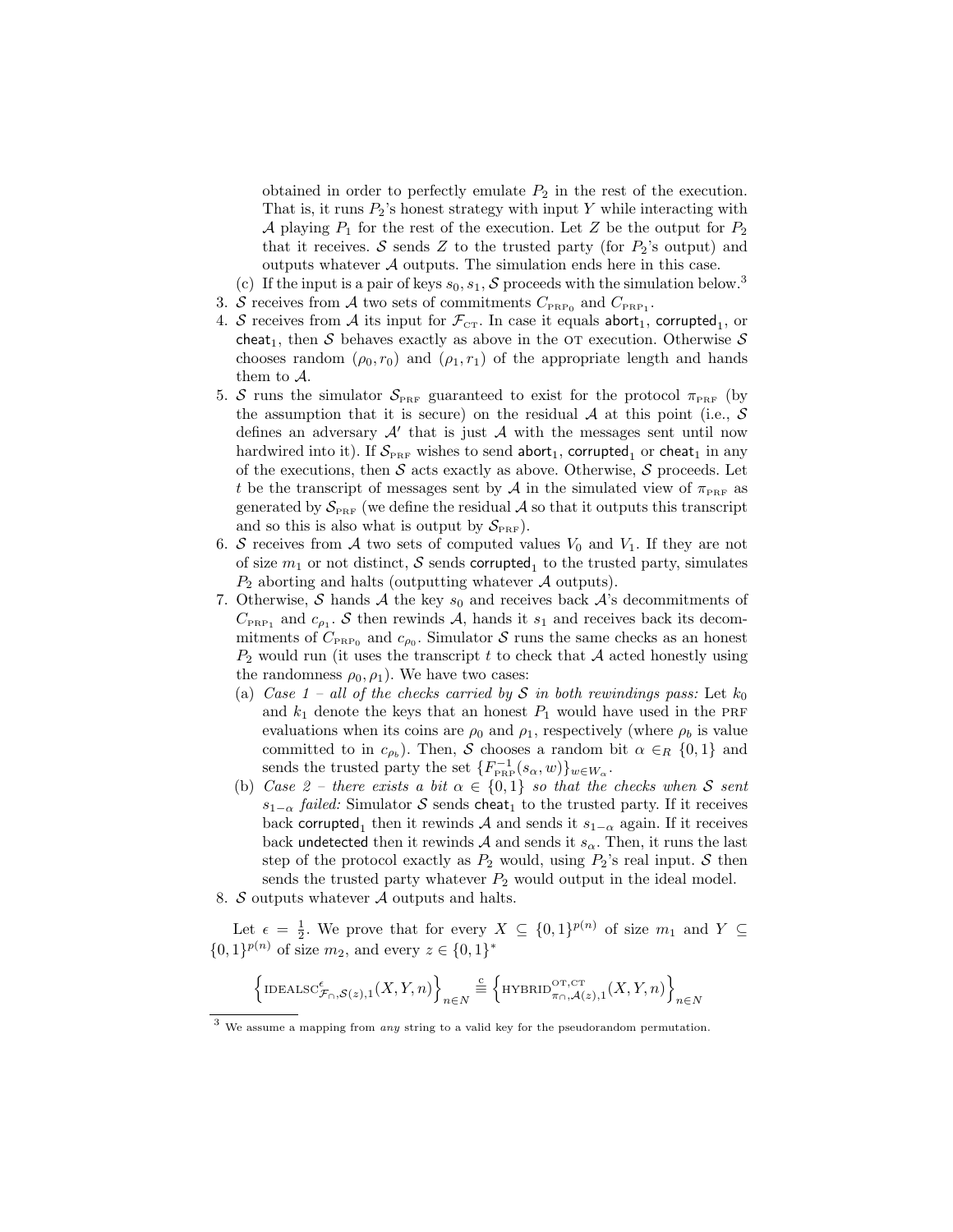Recall that in the above  $\{\mathcal{F}_{\text{OT}}, \mathcal{F}_{\text{CT}}\}$ -hybrid model, the view of  $P_1$  includes its output from  $\mathcal{F}_{CT}$ , the messages sent during the  $\pi_{PRE}$  executions, and the value  $s_{\alpha}$  that  $P_2$  sends after receiving  $V_0$  and  $V_1$ . Thus the only difference between the hybrid and ideal executions is within the  $\pi_{\text{PRF}}$  executions. This is due to the fact that S invokes  $S_{\text{PRF}}$  whereas in a hybrid execution a real  $\pi_{\text{PRF}}$  execution is run between  $P_1$  and  $P_2$ . Clearly, the views of A in these executions are computationally indistinguishable. The more interesting challenge is thus to prove that the joint output distributions of  $P_2$  and these views are computationally indistinguishable.

We consider three different cases. In the first case  $\mathcal{A}$ 's input to  $\mathcal{F}_{\text{OT}}$  or  $\mathcal{F}_{\text{CT}}$  is either corrupted<sub>1</sub>, abort<sub>1</sub> or cheat<sub>1</sub>. Let bad<sub>1</sub> denote this event. In this case, the execution is either aborted (with  $P_2$  receiving abort<sub>1</sub> or corrupted<sub>1</sub>) or  ${\cal S}$  receives the honest  $P_2$ 's full input with which to perfectly complete the simulation. Thus,

$$
\{\text{IDEALSC}_{\mathcal{F}_\cap, \mathcal{S}(z), 1}^\epsilon(X, Y, n) \mid \text{bad}_1\} \equiv \{\text{HYBRID}_{\pi, \mathcal{A}(z), 1}^{\text{OT,CT}}(X, Y, n) \mid \text{bad}_1\}
$$

In the second case,  $\cal A$  provides valid inputs for  ${\cal F}_{\tt OT}$  and  ${\cal F}_{\tt CT}$ , yet there exists an  $\alpha \in \{0,1\}$  value for which A does not provide a valid response in Step 6 of the protocol; denote this event by bad<sub>2</sub>. Now, if  $P_2$  sent  $\alpha$  to  $\mathcal{F}_{\text{OT}}$  then A cannot deviate from the protocol within the  $\pi_{\text{PRF}}$  executions on  $T_{1-\alpha}$  without *definitely* getting caught by  $P_2$  (and the simulator). Thus, in both the hybrid and ideal executions,  $P_2$  outputs corrupted<sub>1</sub> with the same probability. Furthermore, when it does not output corrupted<sub>1</sub>, simulator S concludes the simulation with  $P_2$ 's real input (note that although these inputs are already used earlier in  $\pi_{\text{PRF}}$ , since S knows the values  $k_0, k_1$  it can conclude the simulation even when receiving  $P_2$ 's inputs later). Thus, the only difference is that in the real protocol, the  $\pi_{\text{PRF}}$ executions are run with  $P_2$ 's inputs whereas in the simulation  $S_{\text{PRF}}$  is used. By the security of  $\mathcal{S}_{\text{PRF}}$  we have:

 $\{\text{IDEALSC}_{\mathcal{F}_\cap,\mathcal{S}(z),1}^\epsilon(X,Y,n) \mid \mathsf{bad}_2\} \stackrel{\text{c}}{=} \{\text{HYBRID}_{\pi,\mathcal{A}(z)}^{\text{OT,CT}}$  $_{\pi,\mathcal{A}(z),1}^{\mathrm{OT,CT}}(X,Y,n)\mid\mathsf{bad}_2\}$ 

The last case we need to consider is when neither  $bad_1$  nor  $bad_2$  occur; denote this event by  $\neg$ bad. Let  $k_0$  and  $k_1$  be the keys that A used in all of the  $\pi_{\text{PRF}}$ executions, and let  $s_0$  and  $s_1$  be the values that A input to the oblivious transfer. Then we have the following claim:

**Claim 5** Let  $X_{\alpha} = \{F_{\text{PRP}}^{-1}(s_{\alpha}, w)\}_{w \in W_{\alpha}}$  and consider the event  $\neg$ bad where neither bad<sub>1</sub> nor bad<sub>2</sub> occur. Then, for every  $\alpha \in \{0,1\}$  and set  $Y \subseteq \{0,1\}^{p(n)}$ , it holds that  $z \in X_\alpha \cap Y$  if and only if  $F_{\text{PRF}}(k_\alpha, F_{\text{PRP}}(s_\alpha, z)) \in V_\alpha \cap U_\alpha$ , except with negligible probability.

**Proof Sketch:** If  $z \in X_\alpha \cap Y$ , then  $F_{\text{PRF}}(k_\alpha, F_{\text{PRP}}(s_\alpha, z)) \in V_\alpha \cap U_\alpha$  because A uses the same key  $k_{\alpha}$  for the PRF evaluation that defines  $U_{\alpha}$  and for computing  $V_{\alpha}$ . If this were not the case, then A would be caught cheating with probability at least  $1/2$  (whereas here we are dealing with the case that A provides answers that never result in it being caught cheating).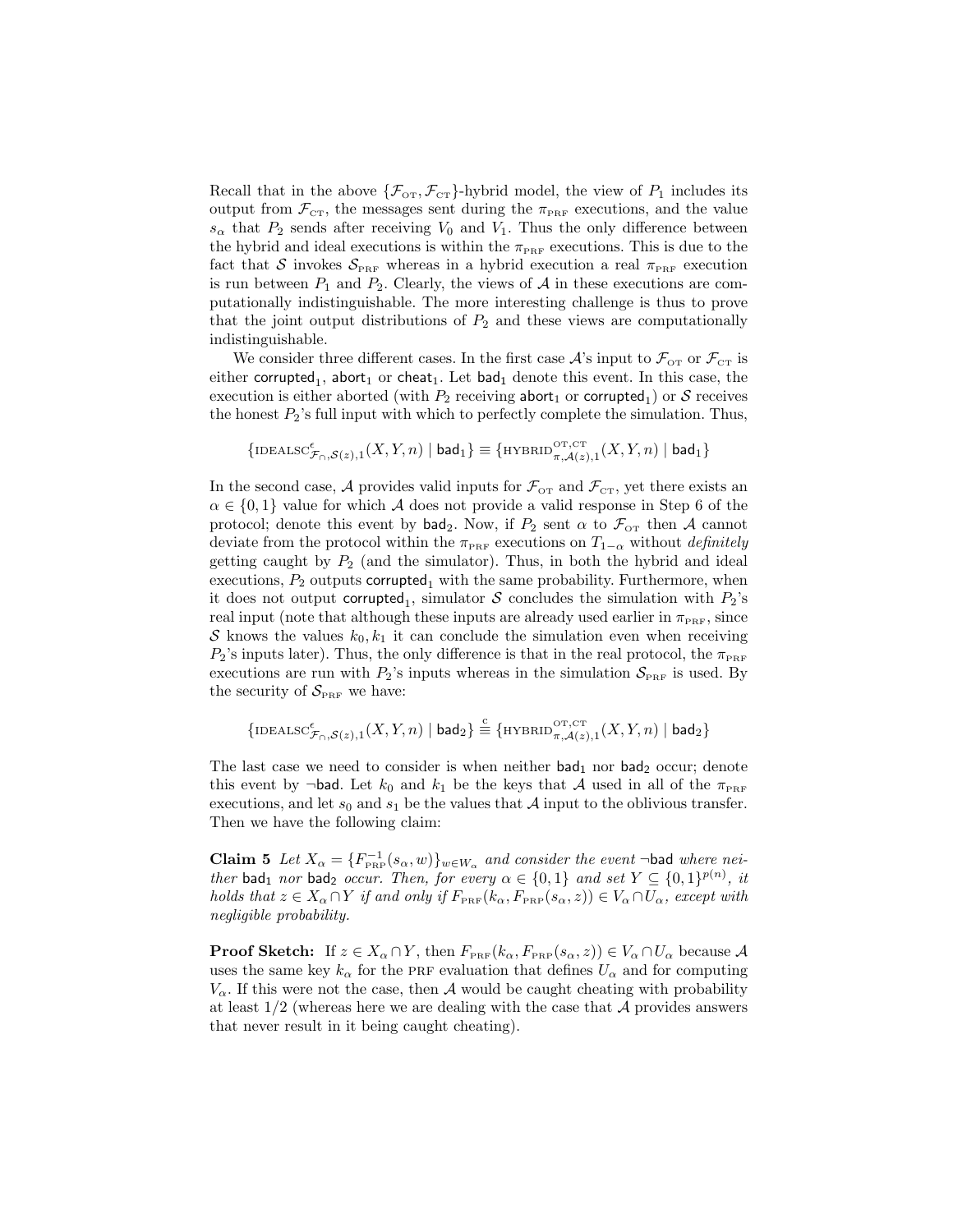As for the other direction, assume that  $F_{\text{PRF}}(k_{\alpha}, F_{\text{PRP}}(s_{\alpha}, z)) \in V_{\alpha} \cap U_{\alpha}$ . Then a problem can arise if there exist  $y \in Y$  and  $x \in X$  such that  $x \neq y$  and yet  $F_{\text{PRF}}(k_{\alpha}, F_{\text{PRP}}(s_{\alpha}, x)) = F_{\text{PRF}}(k_{\alpha}, F_{\text{PRP}}(s_{\alpha}, y))$ . If A could choose X after  $k_{\alpha}$ is known, then it could indeed cause such an event to happen. However, notice that A is committed to its inputs (in  $C_{\text{PRP}_0}$  and  $C_{\text{PRP}_1}$ ) before  $k_{\alpha}$  is chosen in the coin tossing. Thus, the probability that such a "collision" occurs, where the probability is taken over the choice of  $k_{\alpha}$  and the sets X and Y are already fixed, is negligible (or else  $F_{\text{PRF}}$  can be distinguished from random).

This implies that the output received by  $P_2$  in the hybrid and ideal executions is the same (except with negligible probability). Combining this with the fact that the view of  $A$  is clearly indistinguishable in both executions, we have:

$$
\{\text{IDEALSC}_{\mathcal{F}_{\cap},\mathcal{S}(z),1}^{\epsilon}(X,Y,n) \mid \neg \text{bad}\} \stackrel{\mathcal{C}}{=} \{\text{HYBRID}_{\pi,\mathcal{A}(z),1}^{\text{OT,CT}}(X,Y,n) \mid \neg \text{bad}\}
$$

Combining the above three cases, and noting that the events  $bad<sub>1</sub>$  and  $bad<sub>2</sub>$  happen with probability that is negligibly close in the hybrid and ideal executions, we have that the output distributions are computationally indistinguishable, as required.

**Party**  $P_2$  is corrupted. Let A be an adversary controlling party  $P_2$ . We construct a simulator  $S$  as follows:

- 1. S receives Y and z, and invokes  $\mathcal A$  on this input.
- 2. S plays the trusted party for the oblivious transfer execution with  $\mathcal A$  as the receiver. S receives the input that  $A$  sends to the trusted party. If this input is abort<sub>2</sub>, corrupted<sub>2</sub> or cheat<sub>2</sub>, then S works in an analogous way as when this occurs in the simulation when  $P_1$  is corrupted. If the input equals a bit  $\alpha$ , then S samples a key  $s_{\alpha} \leftarrow \mathcal{I}_{\text{PRP}}(1^{p(n)})$  as the

honest  $P_1$  does, and hands it to A emulating  $\mathcal{F}_{\text{or}}$ 's answer. S samples a second key  $s_{1-\alpha} \leftarrow \mathcal{I}_{\text{PRP}}(1^{p(n)})$  as above, and keeps it for later.

- 3. S sends A two sets of  $m_2$  commitments  $C_{\text{PRP}_0}$  and  $C_{\text{PRP}_1}$  to distinct random values of length  $p(n)$ .
- 4. S receives from  $\mathcal A$  its input for  $\mathcal F_{\textrm{CT}}.$  In case it equals abort<sub>2</sub>, corrupted<sub>2</sub>, or cheat<sub>2</sub>, then S behaves exactly as above in the OT execution. Otherwise S chooses random  $(\rho_0, r_0)$  and  $(\rho_1, r_1)$  of the appropriate length and hands  $c_{\rho_0} = \text{com}(\rho_0; r_0)$  and  $c_{\rho_1} = \text{com}(\rho_1; r_1)$  to A.
- 5. S simulates the PRF evaluations as follows. If  $\alpha = 0$  (where  $\alpha$  is  $\mathcal{A}$ 's input to the oblivious transfer), then S runs the simulator  $S_{\text{PRF}}$  on the residual A for the first  $m_2$  executions, and follows the honest  $P_1$ 's instructions using random coins  $\rho_1$  for the second  $m_2$  executions (where the "first" and "second" set is as in the order described in the protocol). In contrast, if  $\alpha = 1$ , then S follows the honest  $P_1$ 's instructions using random coins  $\rho_0$  for the first  $m_2$ executions and runs the simulator  $\mathcal{S}_{\text{PRF}}$  on the residual A for the second  $m_2$ executions.

In the  $m_2$  executions simulated by  $S_{\text{PRF}}$ , simulator S receives the input that  $\mathcal{S}_{\text{PRF}}$  wishes to send to the trusted party as its input in the PRF executions: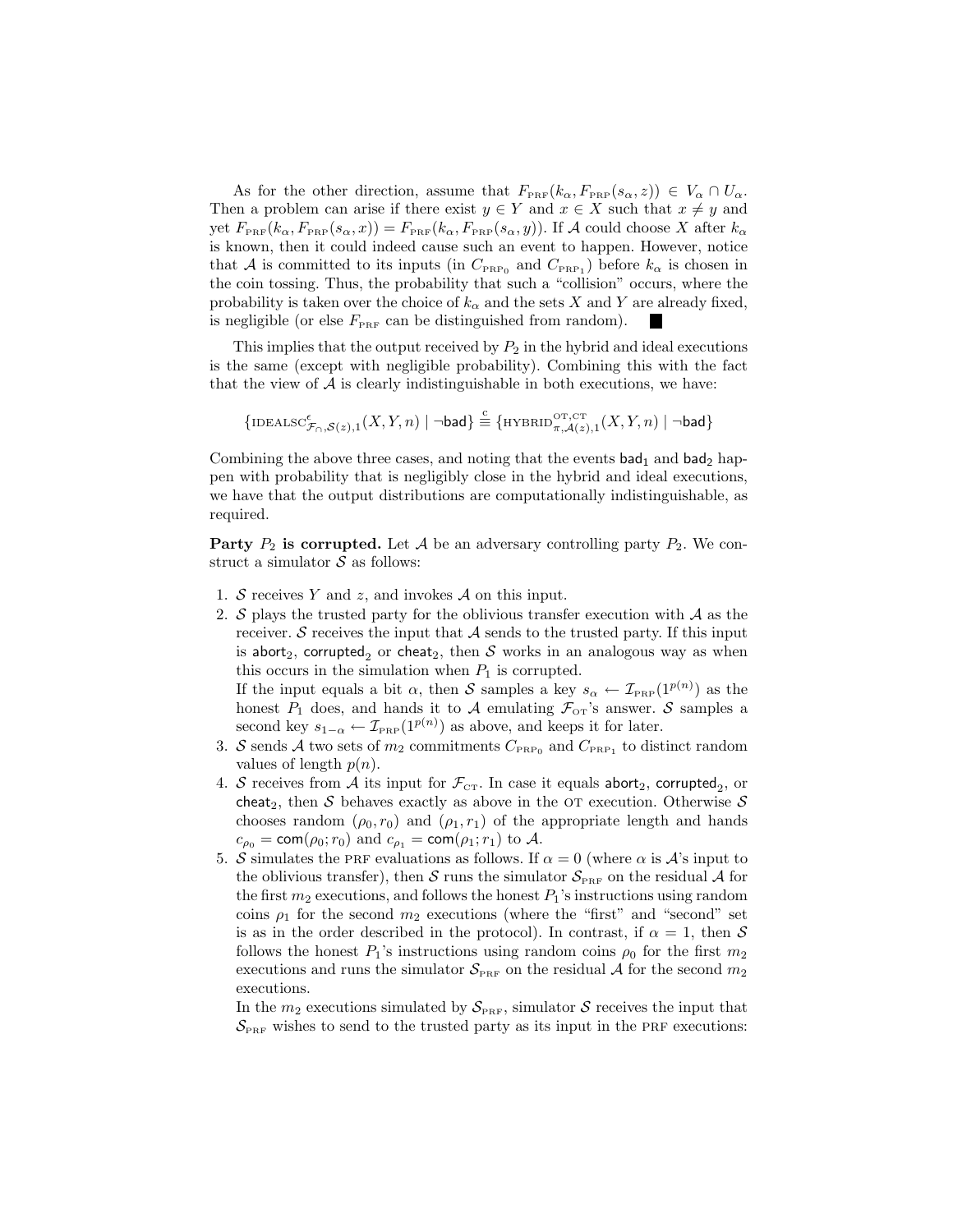- (a) If any of these inputs is abort<sub>2</sub>, corrupted<sub>2</sub>, or cheat<sub>2</sub>, then  $S$  behaves exactly as above in the  $\sigma$  execution.
- (b) Else, let  $T'$  denote the set of  $m_2$  elements (with length bounded by  $p(n)$ ) that  $S_{\text{PRF}}$  wishes to send as A's inputs to  $\pi_{\text{PRF}}$ . Then S hands  $S_{\text{PRF}}$ the set  ${F_{\text{PRF}}(k_\alpha, t)}_{t\in T}$  as its output from the trusted party, where  $k_{\alpha} \leftarrow I_{\text{PRF}}(1^{p(n)})$  is a randomly generated key. In addition, S defines the set  $Y' = \{F^{-1}_{\text{PRP}}(s_\alpha, t)\}_{t \in T'}$ . (If Y' is not exactly of size  $m_2$ , then S adds  $m_2 - |Y'|$  random elements of size  $p(n)$ ; recall that  $p(n) = \omega(\log n)$  and so random values are in the intersection with only negligible probability.)
- 6. S sends the trusted party computing  $\mathcal{F}_{\cap}$  the set Y' that it recorded and receives back for output the set Z (note  $Z = X \cap Y'$ ). Then it chooses  $m_2 - |Z|$  distinct random elements and adds them to Z. Finally, S computes and sends A the sets  $V_{\alpha} = \{F_{\text{PRF}}(k_{\alpha}, F_{\text{PRP}}(s_{\alpha}, z))\}_{z \in Z}$  and  $V_{1-\alpha} =$  ${F_{\rm PRF}(k_{1-\alpha}, w)}$ <sub>com(w)∈C<sub>PRP<sub>1-α</sub>. We remark that the elements of  $V_{\alpha}$  are ran-</sub></sub> domly permuted before being sent.
- 7. S receives from A the value  $s_{\alpha}$  and responds with the decommitments of  $C_{\text{PRP}_{1-\alpha}}$  and the decommitment of  $c_{\rho_{1-\alpha}}$ . If A did not send  $s_{\alpha}$ , then S halts. 8.  $S$  outputs whatever  $A$  outputs.

Let  $\epsilon = \frac{1}{2}$ . We prove that for every  $X \subseteq \{0,1\}^{p(n)}$  of size  $m_1$  and  $Y \subseteq$  $\{0,1\}^{p(n)}$  of size  $m_2$ , and every  $z \in \{0,1\}^*$ 

$$
\left\{ \text{IDEALSC}_{\mathcal{F}_{\bigcap}, \mathcal{S}(z), 2}^{\epsilon}(X, Y, n) \right\}_{n \in N} \stackrel{\text{c}}{=} \left\{ \text{HYBRID}_{\pi_{\bigcap}, \mathcal{A}(z), 2}^{\text{OT,CT}}(X, Y, n) \right\}_{n \in N}
$$

Note first that the simulation differs from a real execution with respect to how the sets  $C_{\text{PRF}_{\alpha}}$  and  $V_{\alpha}$  are generated, and with respect to the decommitments of  $C_{\text{PRF}_{1-\alpha}}$  (recall that in the real execution  $P_1$  uses its input X for these computations whereas the simulator does not know  $X$ ). Nevertheless, the views cannot be distinguished due to the hiding property of  $F_{\text{PRF}}$ ,  $F_{\text{PRP}}$  and com. As in the previous analysis, we begin with the case where  $A$  sends abort<sub>2</sub>, cheat<sub>2</sub> or corrupted<sub>2</sub> to  $\mathcal{F}_{\text{OT}}$  or  $\mathcal{F}_{\text{CT}}$ . Due to the similarity to the case were  $P_1$  is corrupted we omit the details here. Let bad denote the event where  $A$  sends abort<sub>2</sub>, corrupted<sub>2</sub> or cheat<sub>2</sub>. Then relying on the above discussion it holds that,

$$
\{\text{IDEALSC}_{\mathcal{F}_\cap, \mathcal{S}(z), 2}^\epsilon(X, Y, n) \mid \text{bad}\} \equiv \{\text{HYBRID}_{\pi, \mathcal{A}(z), 2}^{\text{OT,CT}}(X, Y, n) \mid \text{bad}\}
$$

Next we analyze the security of  $P_1$  in case A provides valid inputs to  $\mathcal{F}_{\text{OT}}$  and  $\mathcal{F}_{CT}$ , and prove through the following series of games that the output distributions are computationally indistinguishable. For lack of space in this abstract, we only sketch this part of the proof.

**Game** H<sub>1</sub>: In the first game the simulator has access to an oracle  $\mathcal{O}_{F_{\text{PRP}}}$  for computing  $F_{\text{PRP}}$  such that instead of computing  $F_{\text{PRP}}$  using  $s_{1-\alpha}$ , it queries the oracle. Clearly the output distribution of the current and original simulation is identical.

**Game** H<sub>2</sub>: In this game we replace  $\mathcal{O}_{F_{\text{PRP}}}$  with an oracle  $\mathcal{O}_{H_{\text{Perm}}}$  computing a truly random permutation while the rest of the execution is as above. Indistinguishability holds using a standard reduction.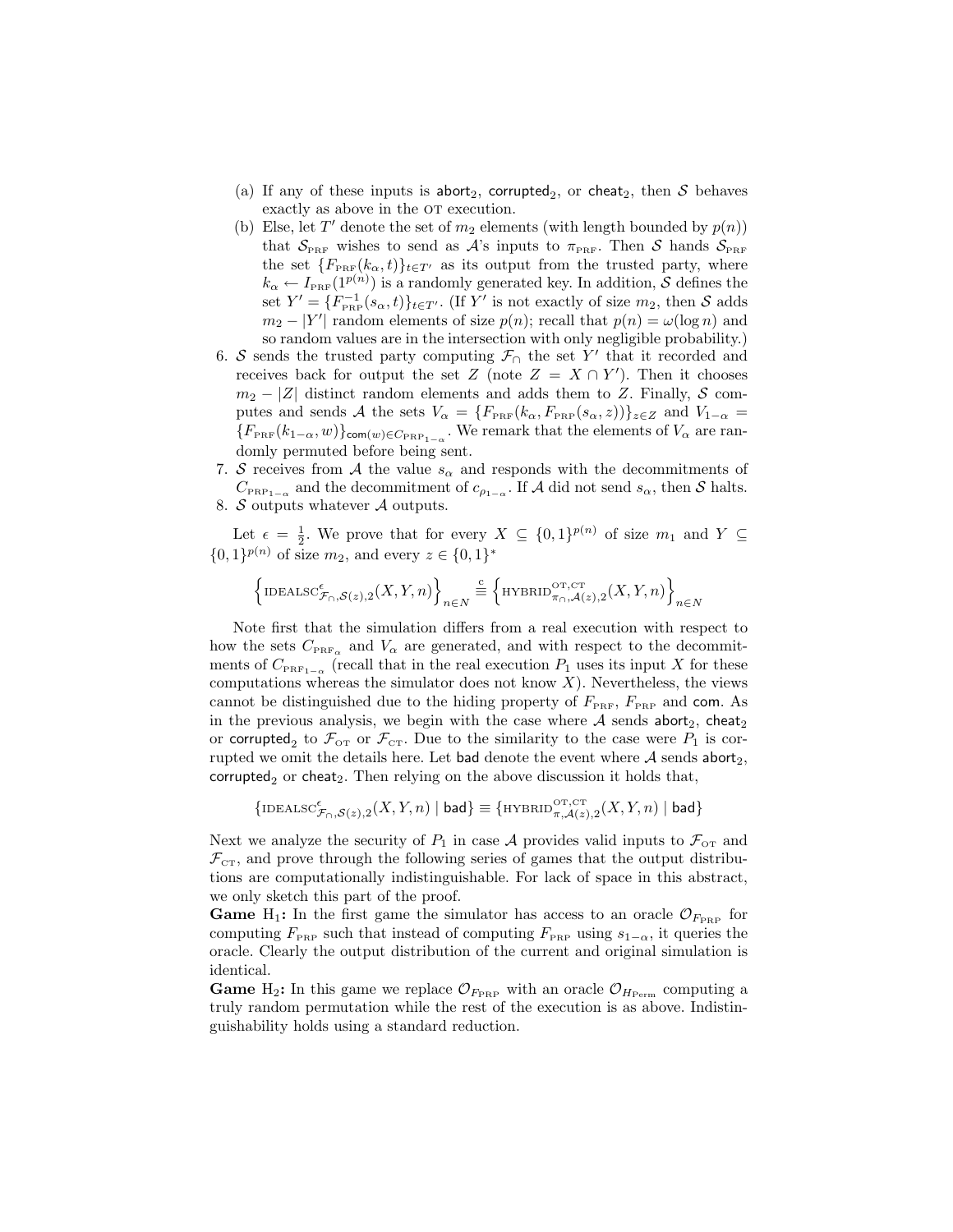**Game**  $H_3$ : The next game is identical to the previous one except that the simulator knows the real input X of  $P_1$  but uses it only for the computation of  $V_{1-\alpha}$ and  $C_{\text{PRP}_{1-\alpha}}$ . Since the oracle is a truly random permutation, the distribution here is identical (note that  $X$  is a set and thus all items are distinct).

**Game** H<sub>4</sub>: In this game the simulator is given an oracle  $\mathcal{O}_{F_{\text{PRF}}}$  for computing  $F_{\text{PRF}}$  (with a random key) which it uses instead of computing  $F_{\text{PRF}}$  using  $k_{\alpha}$ . The only difference is that in H<sub>3</sub>, the coins used to generate  $k_{\alpha}$  are committed to in  $c_{\rho_{\alpha}}$  whereas in H<sub>4</sub> the oracle uses a random key that is independent of those coins. The fact that these games are indistinguishable therefore follows from the hiding property of the commitment scheme. Note that the executions using  $k_{1-\alpha}$ remain the same.

**Game** H<sub>5</sub>: Next we replace  $\mathcal{O}_{F_{\text{PRE}}}$  with a truly random function  $\mathcal{O}_{H_{\text{Func}}}$ ; indistinguishability here follows from the pseudorandomness of  $F_{\text{PRF}}$ .

**Game**  $H_6$ : In this game we let the simulator query its PRF oracle on the real input set  $X$  of  $P_1$ . That is, the simulator uses  $X$  for the entire computation as the real party  $P_1$ . Now, since  $\mathcal{O}_{H_{\text{Func}}}$  is a truly random function, we have the same output distribution in both games.

**Game** H<sub>7</sub>: Here we modify  $\mathcal{O}_{H_{\text{Perm}}}$  back into  $\mathcal{O}_{F_{\text{PRP}}}$ . This replacement affects the PRP computation for the  $(1 - \alpha)$ th set of PRP evaluations.

**Game** H<sub>8</sub>: In this game we modify  $\mathcal{O}_{H_{\text{Func}}}$  back into  $\mathcal{O}_{F_{\text{PRE}}}$ .

**Game**  $H_{10}$ : Finally, we let the simulator conduct the PRF and PRP computations by itself. This does not affect the outputs of these functions, but as above a reduction to the hiding property of the commitment  $c_{\rho_{\alpha}}$  is needed because now the coins used to generate the key  $k_{\alpha}$  are committed to in  $c_{\rho_{\alpha}}$ . In addition we let S compute  $C_{\text{PRP}_{\alpha}}$  as the honest  $P_1$  would. Since S is not required to decommit these commitments, it is again easy to reduce indistinguishability here to the hiding property of these commitments.

We therefore conclude that  $H_{10}$  is computationally indistinguishable from the (original) ideal simulation by S. However,  $H_{10}$  is identical to the real execution in the hybrid model, completing the proof.

**Efficiency.** We analyze the complexity of protocol  $\pi_{\Omega}$ . We first count the number of asymmetric operations; in particular, modular exponentiations. Note that each invocation of  $\pi_{\text{PRF}}$  with inputs of length  $p(n)$  requires  $4p(n)+1$  exponentiations, because every invocation of the covert oblivious transfer requires at most 4 such computations, and  $\pi_{\text{PRF}}$  runs an oblivious transfer for every bit of  $P_2$ 's input (one additional exponentiation is used for obtaining the final result). Given that there are  $2m_2$  executions of  $\pi_{\text{PRF}}$ , we have that the number of exponentiations is approximately  $8m_2 \cdot (p(n) + 1) + m_1$ . As we have already mentioned,  $p(n)$  is expected to be quite small in most cases (and a collision-resistant hash function can be used when not). We note that our protocol is completely modular meaning that any protocol  $\pi_{\text{PRF}}$  for any pseudorandom function  $F_{\text{PRF}}$  can be used. Thus, the development of a more efficient protocol  $\pi_{\text{PRF}}$  will automatically result in our protocol also being more efficient. In terms of round efficiency,  $\pi_{\Omega}$  has a constant number of rounds due to the round efficiency of  $\pi_{\text{OT}}$  in the covert model, and the fact that all these executions are run in parallel.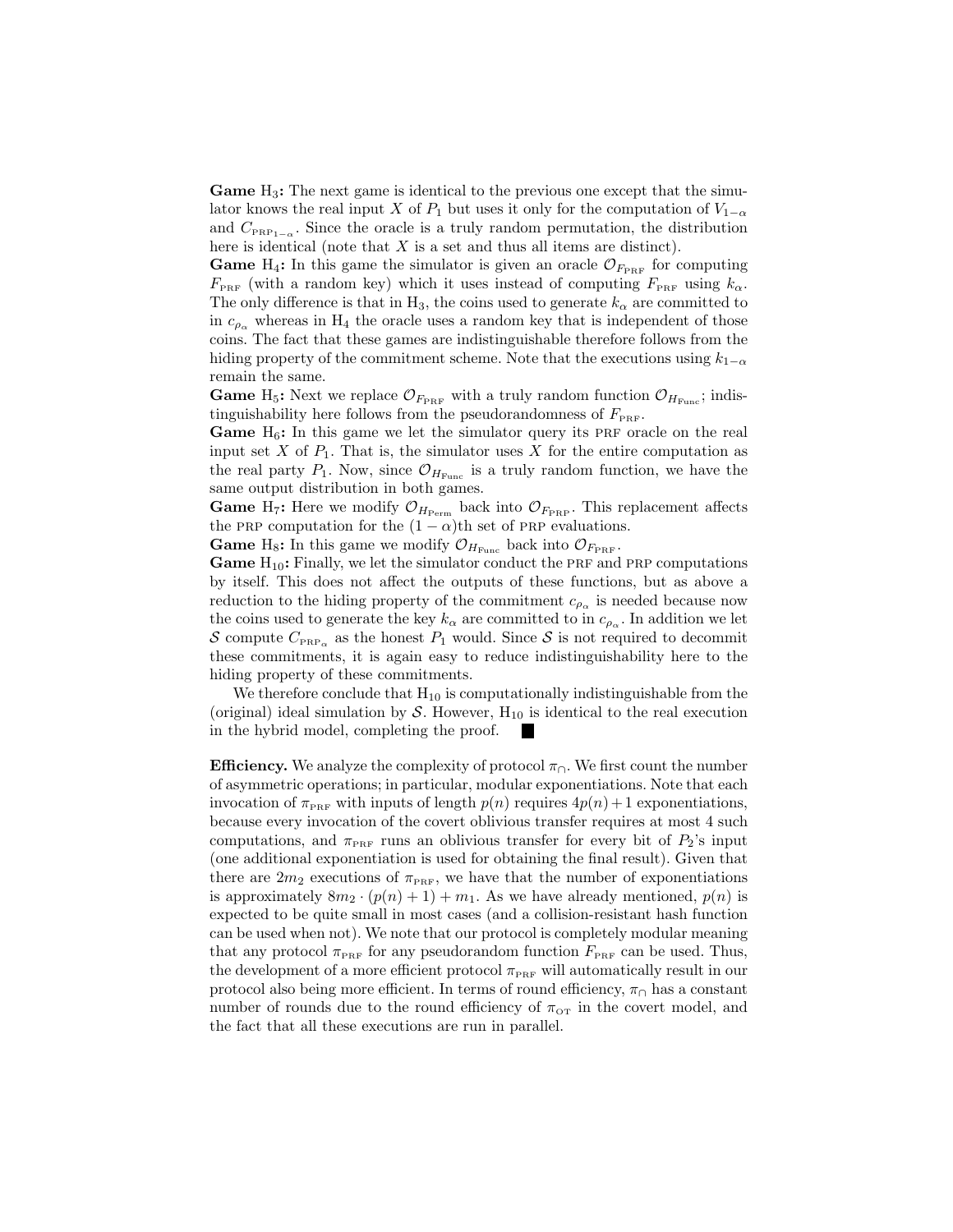# 4 Secure Pattern Matching

The basic problem of *pattern matching* is the following one: given a text  $T$  of length N and a pattern  $p$  of length  $m$ , find all the locations in the text where pattern p appears in the text. Stated differently, for every  $i = 1, \ldots, N - m + 1$ , let  $T_i$  be the substring of length m that begins at the *i*th position in T. Then, the basic problem of pattern matching is to return the set  $\{i \mid T_i = p\}$ . This problem has been intensively studied and can be solved optimally in time that is linear in size of the text [3, 15].

In this section, we address the question of how to securely compute the above basic pattern matching functionality. The functionality, denoted  $\mathcal{F}_{\text{PM}}$ , is defined by ½

$$
((T,m),p) \mapsto \begin{cases} (\lambda, \{i \mid T_i = p\}) & \text{if } |p| \le m \\ (\lambda, \{i \mid T_i = p_1 \dots p_m\}) & \text{otherwise} \end{cases}
$$

where  $T_i$  is defined as above, T and p are binary strings and  $p_i$  is the *i*th bit in  $p$ . Note that  $P_1$  who holds the text learns nothing about the pattern held by  $P_2$ , and the only thing that  $P_2$  learns about the text held by  $P_1$  is the locations where its pattern appears.

Although similar questions have been considered in the past (e.g., keyword search [8]), to the best of our knowledge, this is the first work considering the basic problem of pattern matching as described above. The main difference between keyword search and the problem that we consider here is that in keyword search, each keyword is assumed to appear only once. However, here the text is viewed as a stream and a pattern can appear multiple times. Furthermore, the strings  $T_i, T_{i+1}, \dots$  are dependent on each other (adjacent  $T_i$ 's only differ in their first and last characters). Thus, it is not possible to apply a pseudorandom function to each  $T_i$  and use a protocol to securely compute  $\mathcal{F}_{\text{PRP}}$  on p as in the case of keyword search. Thus it seems that finding a secure solution for this problem is harder.

We present a protocol for securely computing  $\mathcal{F}_{\text{PM}}$  in the presence of *mali*cious adversaries with one-sided simulatability. The basic idea behind our protocol is for  $P_1$  and  $P_2$  to run a *single* execution of  $\pi_{\text{PRF}}$  for securely computing a pseudorandom function with one-sided simulatability; let  $f = F_{\text{PRF}}(k, p)$  be the output received by  $P_2$ . Then,  $P_1$  locally computes the pseudorandom function on  $T_i$  for every i and sends the results  $\{F_{\text{PRF}}(k, T_i)\}\)$  to  $P_2$ . Party  $P_2$  can then find all the matches by just seeing where f appears in the series sent by  $P_1$ . Unfortunately, within itself, this is insufficient because  $P_2$  can then detect repetitions within T. That is, if  $T_i = T_j$  then  $P_2$  will learn this because this implies that  $F_{\text{PRF}}(k, T_i) = F_{\text{PRF}}(k, T_j)$ . However, if  $T_i \neq p$ , this should not be revealed. We therefore include the index  $i$  of the subtext  $T_i$  in the computation and have  $P_1$  send the values  $F_{\text{PRF}}(k, T_i || \langle i \rangle)$  where  $\langle i \rangle$  denotes the binary representation of i. This in turns generates another problem because now it is not possible for  $P_2$  to see where p appears given only  $F_{\text{PRF}}(k, p)$ ; this is solved by having  $P_2$ obtain  $F_{\text{PRF}}(k, p||\langle i \rangle)$  for every i. Although this means that  $P_2$  obtains n different outputs of  $F_{\text{PRF}}$  (because there are *n* different indices *i*), we utilize specific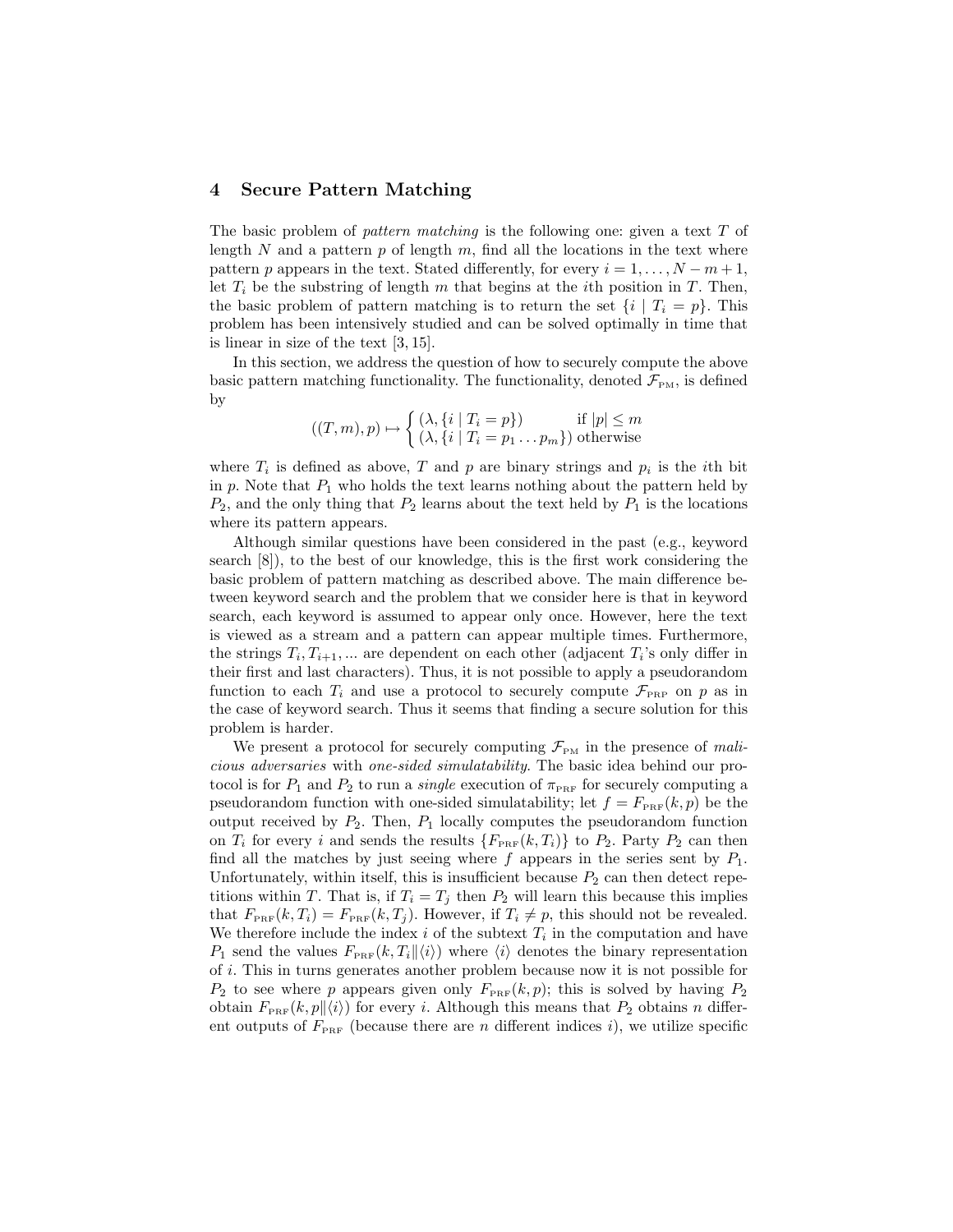properties of the Naor-Reingold pseudorandom function, and the protocol  $\pi_{\text{PRF}}$ for computing it, in order to have  $P_2$  obtain all of these values while running only a *single* execution of  $\pi_{\text{PRF}}$ . Due to lack of space, we defer the description of how this is achieved to the full version.

## Protocol  $\pi_{\text{\tiny PM}}$

- Inputs: The input of  $P_1$  is a binary string T of size N, and the input of  $P_2$  is a binary pattern p of size m.
- Auxiliary Inputs: the security parameter  $1^n$ , and the input sizes N and m.
- The protocol:
	- 1. Party  $P_1$  chooses a key for computing the Naor-Reingold function on inputs of length  $m + \log N$ ; denote the key  $k = (p, q, g^{a_0}, a_1, \ldots, a_{m + \log N})$ .
	- 2. The parties execute a modified version of  $\pi_{\text{PRF}}$  for computing the Naor-Reingold function, where  $P_1$  enters the key k and  $P_2$  enters its pattern p of length m. The modification is such that  $P_2$ 's output is the set  $\{f_i = F_{\text{PRF}}(k, p||\langle i \rangle)\}_{i=1}^{N-m+1}$ , rather than just a single value.
	- 3. For every *i*, let  $t_i = F_{\text{PRF}}(k, T_i || \langle i \rangle)$ . Then,  $P_1$  sends  $P_2$  the set  $\{(i, t_i)\}_{i=1}^{N-m+1}$ .
	- 4.  $P_2$  outputs the set of indices  $\{i\}$  for which  $f_i = t_i$ .

**Theorem 6** Let  $F_{\text{PRF}}$  denote the Naor-Reingold function and assume that it is pseudorandom. Furthermore, assume that protocol  $\pi_{\text{PRF}}$  securely computes the functionality  $(k, p) \mapsto (\lambda, \{F_{\text{PRF}}(k, p||\langle i \rangle)\}_{i=1}^{N-m+1})$  in the presence of malicious adversaries with one-sided simulatability. Then protocol  $\pi_{\text{PM}}$  securely computes  $\mathcal{F}_{\text{PM}}$  in the presences of malicious adversaries with one-sided simulatability.

**Proof Sketch:** For the case that  $P_1$  is corrupted, we need to show that  $P_1$ learns nothing about  $P_2$ 's input. This follows immediately from the fact that  $\pi_{\text{PRF}}$  is secure with one-sided simulatability and  $P_1$  receives no other messages. For the case that party  $P_2$  is corrupted we need to present a simulator. Very briefly, the simulator S works by obtaining the pattern p that A inputs to  $\pi_{\text{PRF}}$ and generating values  $t_i$  that are completely random when  $p \neq T_i$  and that equal  $f_i$  when  $p = T_i$  (S knows when  $p \neq T_i$  and when  $p = T_i$  because this is given by the output received from the trusted party). The security is thus reduced to the pseudorandomness of the Naor-Reingold function. 

**Efficiency.**  $\pi_{\text{PM}}$  has a constant number of rounds, and each parties carries out approximately  $2N$  exponentiations where N is the length of the text.

# References

- 1. W. Aiello, Y. Ishai, and O. Reingold. Priced Oblivious Transfer: How to Sell Digital Goods. EUROCRYPT '01, Springer-Verlag (LNCS 2045), pages 110– 135, 2001.
- 2. Y. Aumann, and Y. Lindell. Security Against Covert Adversaries: Efficient Protocols for Realistic Adversaries. In TCC 2007, Springer-Verlag (LNCS 4392), pages 137–156, 2007.
- 3. R.S.Boyer, and J.S. Moore. A Fast String Searching Algorithm. Comm ACM, 20:762–772, 1977.